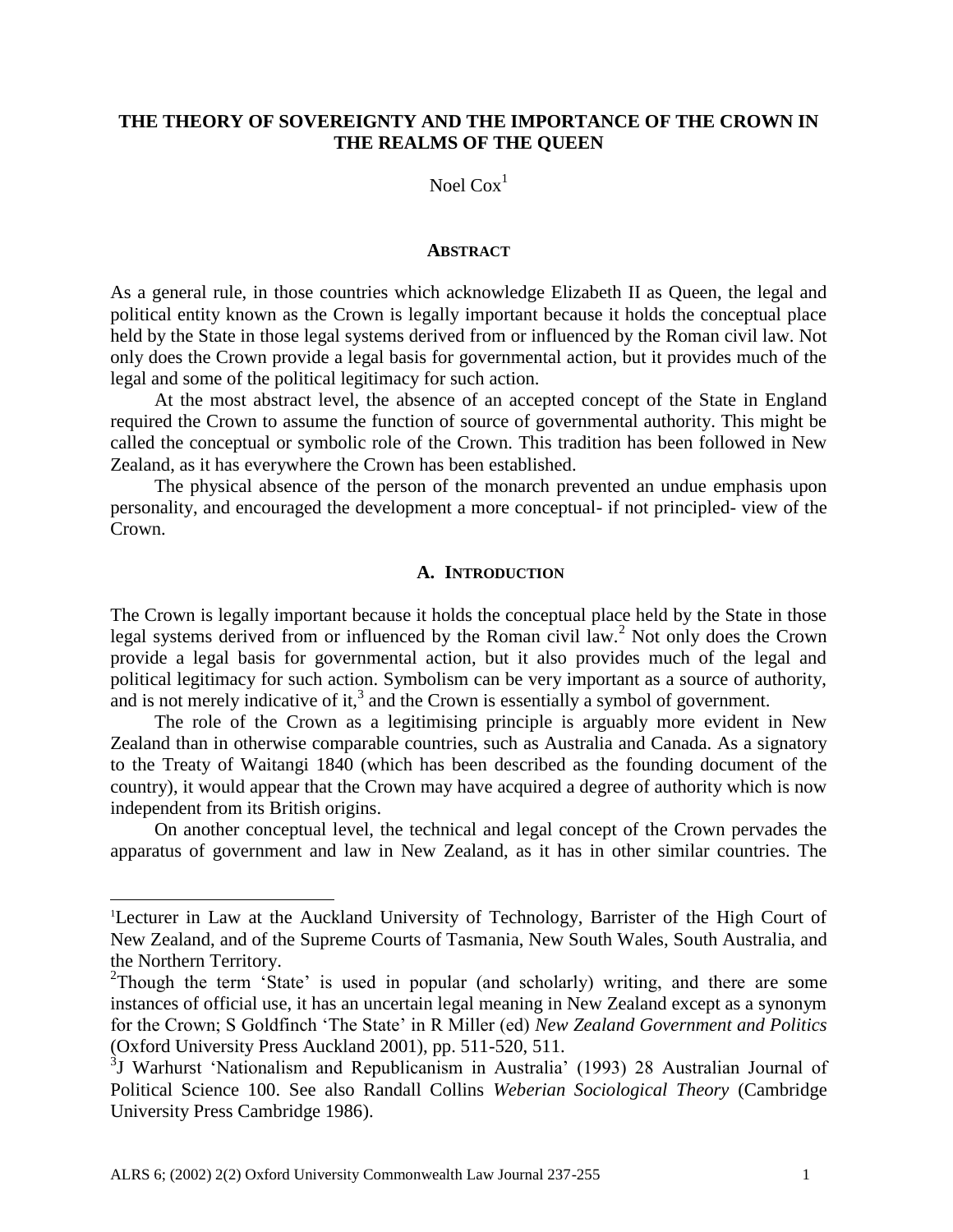Crown pervaded, to a degree, the whole apparatus and symbolism of government.<sup>4</sup> But at the same time there is a divergence between orthodox constitutional theory and the modern political reality, in that the trappings of monarchy do not reflect the reality of political power. This is especially important at a time that the traditional structure of government is being challenged, both by calls in New Zealand for Maori sovereignty or self-government,<sup>5</sup> and by suggestions for the adoption of a republican form of government.

The Crown is not essential to the legitimacy of government in New Zealand, any more than it is in any other country, but it does confer some legitimacy upon the existing regime.<sup>6</sup> Some appreciation of orthodox constitutional theory is necessary, so that one of the bases for political legitimacy may be seen.

This paper seeks to identify some of these constitutional theories, and, for illustrative purposes, place them in their New Zealand context. Firstly, it looks at the role of the Sovereign as legal head of the executive government. In this, the Crown is the functional head of the executive branch of government. This might be called the practical role of the Crown. The first section will examine the contemporary relevance of this traditional role. It will be argued that it is important because the Crown retains a practical role as the mechanism through which the daily business of the executive government is conducted.

The second section considers the broader concept of the Crown as the focus of sovereignty. In this respect the Crown is a legal source of executive authority, not simply the means through government is conducted. But it is not the Sovereign him or herself who rules; rather they are the individual in whom is vested executive powers, for the convenience of government. This might be called the legal role of the Crown. This is important because it shows that the Crown retains significant legal powers upon which executive authority is based. Thus, the Crown remains useful as a source of governmental legal authority.

The third section examines some aspects of State theory. The absence of an accepted concept of the State in England required the Crown to assume the function of source of constitutional authority. This tradition has been followed in New Zealand, and this has important consequences, particularly in relation to the Treaty of Waitangi. This might be called the conceptual or symbolic role of the Crown. This is important because the Crown fulfils the

 $\overline{a}$ 

<sup>&</sup>lt;sup>4</sup>Although it had also been said, in the nineteenth century, that Great Britain already effectively had a republican form of government: 'Our monarchy is only a pretence', ... the Sovereign ... 'only a supernumerary in the pageant'; English Republic (1851), vol 1 pp. 355-358. Parallels to this may be seen in Australia: Brian Galligan 'Regularising the Australian Republic' (1993) 28 Australian Journal of Political Studies 56. Even Bagehot emphasised the republican nature of the constitution, but he laid greater weight on the symbolic role of the Crown; Walter Bagehot 'The English Constitution' in *The Collected Works of Walter Bagehot* ed Norman St John-Stevas (The Economist London 1974), vol 5.

 $5$ The actual meaning of this term is unclear, and seems perhaps to relate more to selfmanagement than to sovereignty in the nineteenth century European sense; Interview with Sir Douglas Graham, former Minister in Charge of Treaty of Waitangi Negotiations (Auckland, 24 November 1999).

<sup>&</sup>lt;sup>6</sup>Wade prefers to uphold the rules legitimated by history, unsatisfying as they may be to political theorists; Sir William Wade 'The Crown, Ministers and Officials: Legal Status and Liability' in M Sunkin and S Payne (eds) *The Nature of the Crown: A Legal and Political Analysis* (Oxford University Press Oxford 1999), p. 32.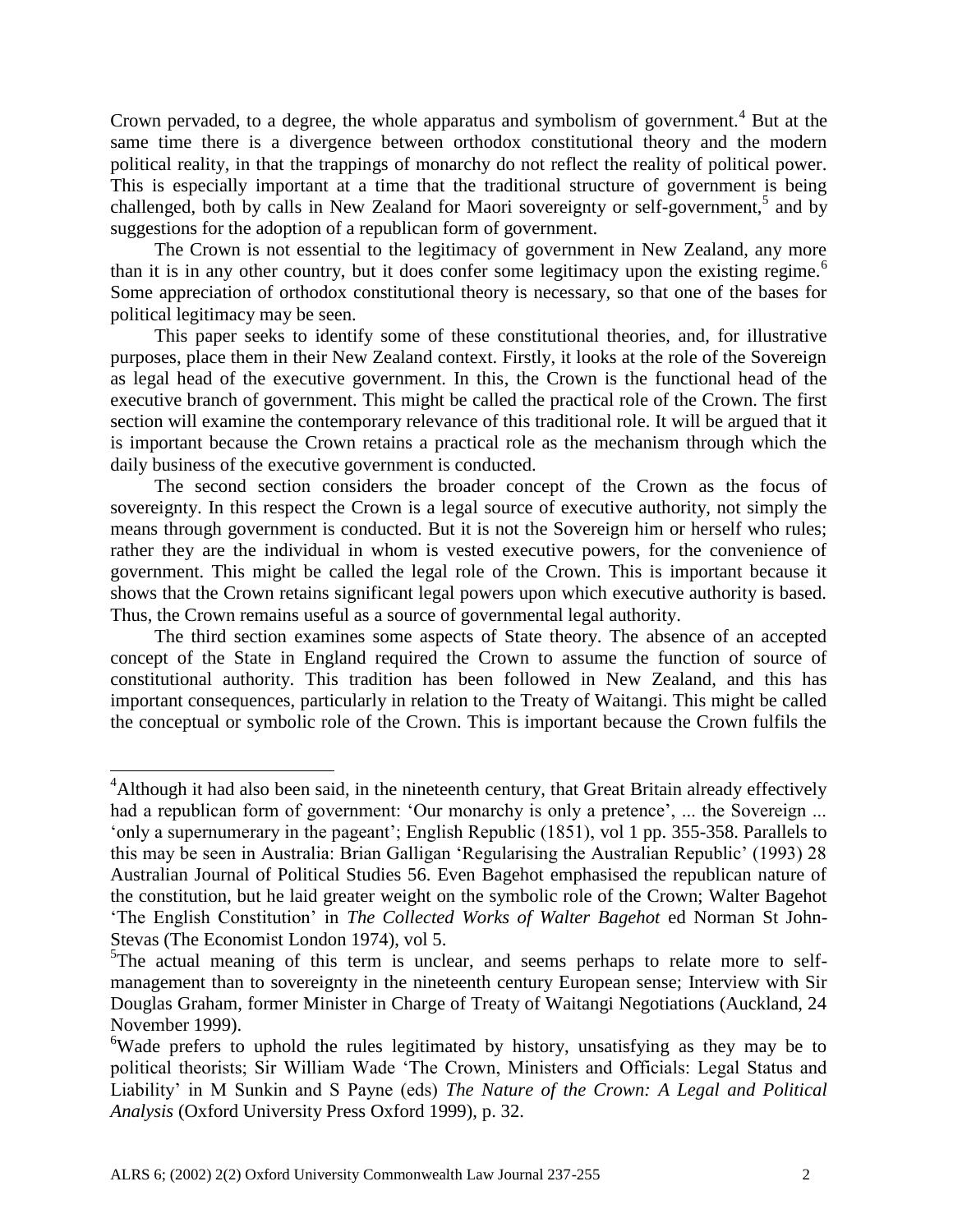function exercised by a State in many other jurisdictions, yet the Crown is not simply a metonym for the State.

## **B. THE SOVEREIGN AS LEGAL HEAD OF THE EXECUTIVE GOVERNMENT**

New Zealand statutes have tended to use the terms 'Her Majesty the Queen' and 'the Crown' interchangeably and apparently arbitrarily.<sup>7</sup> There appears to have been no intention to draw any theoretical or conceptual distinctions between the terms. This may simply be a reflection of a certain looseness of drafting, but it may have its foundation in a certain lack of certainty felt as much by draftsmen and members of Parliament as by the general public.<sup>8</sup>

'The Crown' itself, in British and Commonwealth jurisprudence, is a comparatively modern concept.<sup>9</sup> As Maitland said, the king was merely a man, though one who does many things.<sup>10</sup> For historical reasons the king or queen came to be recognised in law as not merely the chief source of the executive power, but also as the sole legal representative of the State or organised community.<sup>11</sup>

According to Maitland, the crumbling of the feudal State threatened to break down the identification of the king and State, and as a consequence Coke recast the king as the legal representative of the State.<sup>12</sup> It was Coke who first attributed legal personality to the Crown.<sup>13</sup> He recast the king as a corporation sole, permanent and metaphysical. $^{14}$ 

l

<sup>&</sup>lt;sup>7</sup>The word 'Sovereign' appears in New Zealand statutes only in the Sovereign's Birthday Observance Act 1952. Otherwise the usage is generally such as is found in s 2 of the Public Finance Act, where 'Crown' is defined as 'Her Majesty the Queen in right of New Zealand; and includes all Ministers of the Crown and all departments'. Such confusion is also seen in the United Kingdom; M Loughlin 'The State, the Crown and the Law' in M Sunkin and S Payne (eds) *The Nature of the Crown: A Legal and Political Analysis* (Oxford University Press Oxford 1999), p. 36.

<sup>8</sup> For this conceptual uncertainty, see J Hayward *In search of a treaty partner* (PhD thesis, Victoria University of Wellington, 1995); Interview with Sir Douglas Graham, former Minister in Charge of Treaty of Waitangi Negotiations (Auckland, 24 November 1999).

<sup>9</sup>M Loughlin 'The State, the Crown and the Law' in M Sunkin and S Payne (eds) *The Nature of the Crown: A Legal and Political Analysis* (Oxford University Press Oxford 1999), p. 36

<sup>&</sup>lt;sup>10</sup>The Crown as a Corporation' (1901) 17 Law Quarterly Review 131.

<sup>&</sup>lt;sup>11</sup>According to Skinner the formation of the English State has been primarily a political achievement; Q Skinner 'The State' in T Ball, J Farr and RL Hanson (eds) *Political Innovation and Conceptual Change* (Cambridge University Press Cambridge 1989), p. 90 at p. 126 cited in M Loughlin 'The State, the Crown and the Law' in M Sunkin and S Payne (eds) *The Nature of the Crown: A Legal and Political Analysis* (Oxford University Press Oxford 1999), p. 43. This has also led to a gulf between substance and form; M Loughlin 'The State, the Crown and the Law' in M Sunkin and S Payne (eds) *The Nature of the Crown: A Legal and Political Analysis*  (Oxford University Press Oxford 1999), p. 47.

 $12$ Or, as Loughlin puts it, rather than adopting a concept of the Crown as a corporation aggregate which could incorporate the idea of the body politic and thus form the basis for the emergence of a modern conception of the State, they appropriated the only single person corporation which canon and Roman law had revised; M Loughlin 'The State, the Crown and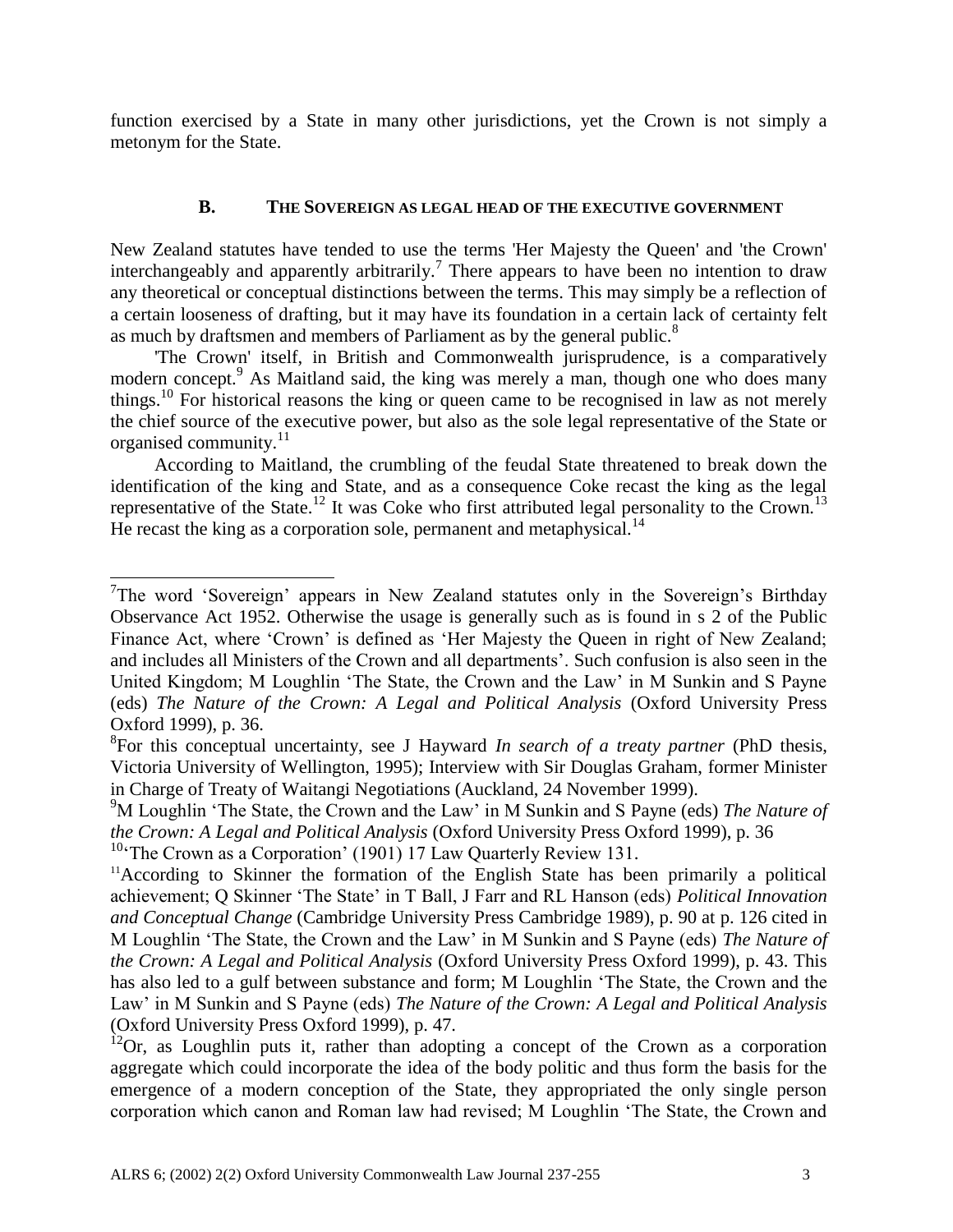The king's corporate identity<sup>15</sup> drew support from the doctrine of succession that the king never dies.<sup>16</sup> It was also supported by the common law doctrine of seisin, where the heir was possessed at all times of a right to an estate even before succession.<sup>17</sup> Blackstone explained that the king:

is made a corporation to prevent in general the possibility of an interregnum or vacancy of the throne, and to preserve the possessions of the Crown entire.<sup>18</sup>

Thus the role of the Crown was eminently practical- to hold the executive power in the land. In the tradition of the common law constitutional theory was subsequently developed which rationalised and explained the existing practice, as, for example, in the development of the law of succession to the Crown.<sup>19</sup>

Generally, and in order to better conduct the business of government, the permanent and undying Crown was accorded certain privileges and immunities not available to any other legal entity.<sup>20</sup> Blackstone observed that '[t]he King is not only incapable of doing wrong, but even of thinking wrong; he can never mean to do an improper thing, in him is no folly or weakness'.<sup>21</sup>

the Law' in M Sunkin and S Payne (eds) *The Nature of the Crown: A Legal and Political Analysis* (Oxford University Press Oxford 1999), pp. 55-56.

<sup>13</sup>F Maitland 'The Crown as a Corporation' (1901) 17 Law Quarterly Review 131.

l

 $14$ It was as late as 1861 that the House of Lords accepted that the Crown was a corporation sole, having 'perpetual continuance'; *A-G v Kohler* (1861) 9 HL Cas 654, 671 (HL).

<sup>15</sup>A corporation is a number of persons united and consolidated together so as to be considered as one person in law, possessing the character of perpetuity, its existence being constantly maintained by the succession of new individuals in the place of those who die, or are removed Corporations are either aggregate or sole. A corporation aggregate consists of many persons, several of whom are contemporaneously members of it. Corporations sole are such as consist, at any given time, of one person only; ER Hardy Ivamy (ed) *Mozley and Whiteley's Law Dictionary* (10<sup>th</sup> ed Butterworths London 1988), p. 109.

<sup>16</sup>It was at the time of Edward IV that the theory was accepted that the king never dies, that the demise of the Crown at once transfers it from the last wearer to the heir, and that no vacancy, no interregnum, occurs at all; Rt Revd William Stubbs *The Constitutional History of England*  in its origin and development (4<sup>th</sup> ed Clarendon Press Oxford 1906), vol 2, 107.

<sup>17</sup>Howard Nenner *The Right to be King- The Succession to the Crown of England, 1603-1714* (Macmillan London 1995), p. 32.

<sup>18</sup>William Blackstone *Commentaries on the Laws of England* ed E. Christian (Garland Publishing New York 1978), Bk. 1 p. 470. That Blackstone was at least partly incorrect can be seen in the development of a concept of succession to the Crown without interregnum of the heir apparent. Since this concept had fully developed by the time of Edward IV, this cannot have been the principal reason for the development of the concept of the Crown as a corporation sole.

<sup>19</sup>Noel Cox 'The Law of Succession to the Crown in New Zealand' (1999) 7 Waikato Law Review 49.

 $^{20}$ BV Harris 'The 'Third Source' of Authority for Government Action' (1992) 109 Law Quarterly Review 626.

<sup>21</sup>William Blackstone *Commentaries on the Laws of England* ed E.. Christian (Garland Publishing New York 1978), Bk. 1 p. 254.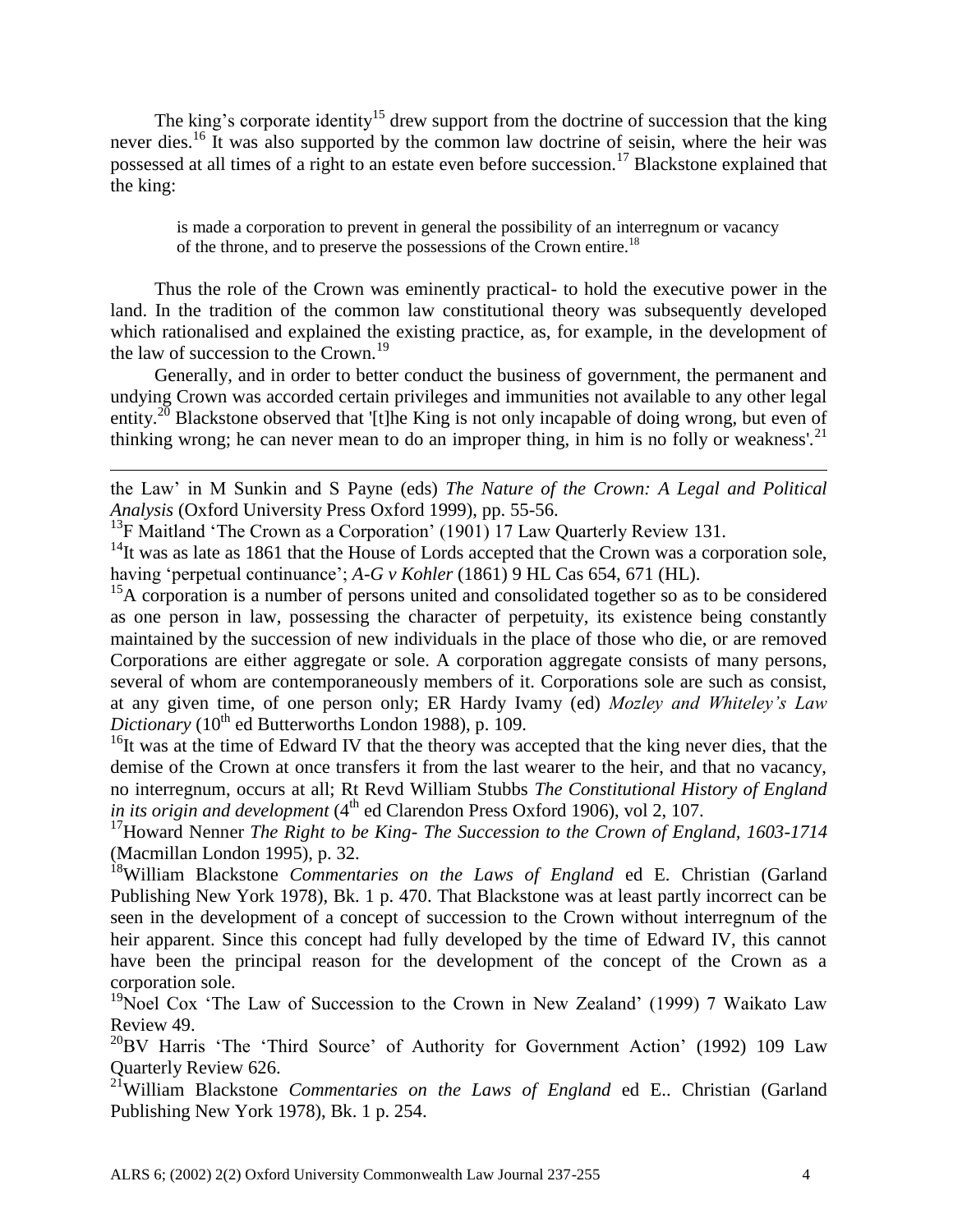Mathieson has proffered the notion that the Crown may do whatever statute or the royal prerogative expressly or by implication authorises, but that it lacks any natural capacities such as an individual or juridical entity may possess.<sup>22</sup>

In the course of the twentieth century the concept of the Crown succeeded the king as the essential core of the corporation, which is now regarded as a corporation aggregate rather than a corporation sole.<sup>23</sup> In a series of cases in both the United Kingdom and New Zealand we can see the courts struggling to categorise the nature of the Crown.<sup>24</sup>

In *Re Mason*<sup>25</sup> Romer J. stated that it was established law that the Crown was a corporation, but whether a corporation sole (as generally accepted) or a corporation aggregate (as Maitland argued) was uncertain. Maitland believed that the Crown, as distinct from the king, was anciently not known to the law but in modern usage had become the head of a 'complex and highly organised "corporation aggregate of many"- of very many'.<sup>26</sup> In *Adams v Naylor*, <sup>27</sup> nearly twenty years later, the House of Lords adopted Maitland's legal conception of the Crown.<sup>28</sup>

Although the House of Lords in 1977, in *Town Investments v Department of the Environment*<sup>29</sup> accepted that the Crown did have legal personality, it also adopted the potentially confusing practice of speaking of actions of the executive as being performed by 'the government' rather than 'the Crown'.<sup>30</sup> The practical need for this distinction is avoided if one recognises the aggregate nature of the Crown.<sup>31</sup> 'The government' is something which,

 $^{23}P$  Joseph 'Suspending Statutes Without Parliament's Consent' (1991) 14 New Zealand Universities Law Review 282, 287.

 $24$ To the question 'what is the Crown?' there have been what Wade calls 'some extraordinary answers'; Sir William Wade, 'The Crown, Ministers and Officials: Legal Status and Liability' in M Sunkin and S Payne (eds) *The Nature of the Crown: A Legal and Political Analysis*  (Oxford University Press Oxford 1999), p. 23.

 $25$ [1928] 1 Ch 385, 401 (HC).

 $\overline{\phantom{a}}$ 

<sup>26</sup>F Maitland 'The Crown as a Corporation' (1901) 17 Law Quarterly Review 131.

 $27$ [1946] AC 543, 555 (HL).

 $^{29}$ [1978] AC 359 (HL) 400 (Lord Simon).

<sup>30</sup>Town Investments Ltd v Department of the Environment [1978] AC 359 (HL) 380-381 (Lord Diplock).

 $22^2$ Boes the Crown have Human Powers?' (1992) 15 New Zealand Universities Law Review 118. Contrary case law includes *Sutton's Hospital Case* (1613) 10 Co Rep 23a (CP); *Clough v Leahy* (1905) 2 CLR 139, 156-157 (HCA); *New South Wales v Bardolph* (1934) 52 CLR 455, 474-475 (HCA); *R v Criminal Injuries Compensation Board* [1967] 2 QB 864, 886 (HC); *Malone v Metropolitan Police Commissioner* [1979] Ch 344, 366 (HC); *A-G of Quebec v Labrecque* [1980] 2 SCR 1057, 1082 (SCC); *Davis v Commonwealth* (1988) 166 CLR 79 (HCA).

<sup>&</sup>lt;sup>28</sup>It has also been accepted by the Supreme Court of Canada: *Verreault v A-G of Quebec* [1977] 1 SCR 41, 47; *A-G of Quebec v Labrecque* [1980] 2 SCR 1057, 1082.

<sup>&</sup>lt;sup>31</sup>Some writers, following *Town Investments*, have preferred the expression 'government' rather than 'Crown' or 'State', for example BV Harris 'The 'Third Source' of Authority for Government Action' (1992) 109 Law Quarterly Review 626, 634-635. The government has never been a juristic entity, so in trying to abandon one legal fiction in *Town Investments*, their Lordships adopted a new one; P Joseph 'Crown as a legal concept (I)' [1993] New Zealand Law Journal 126, 129.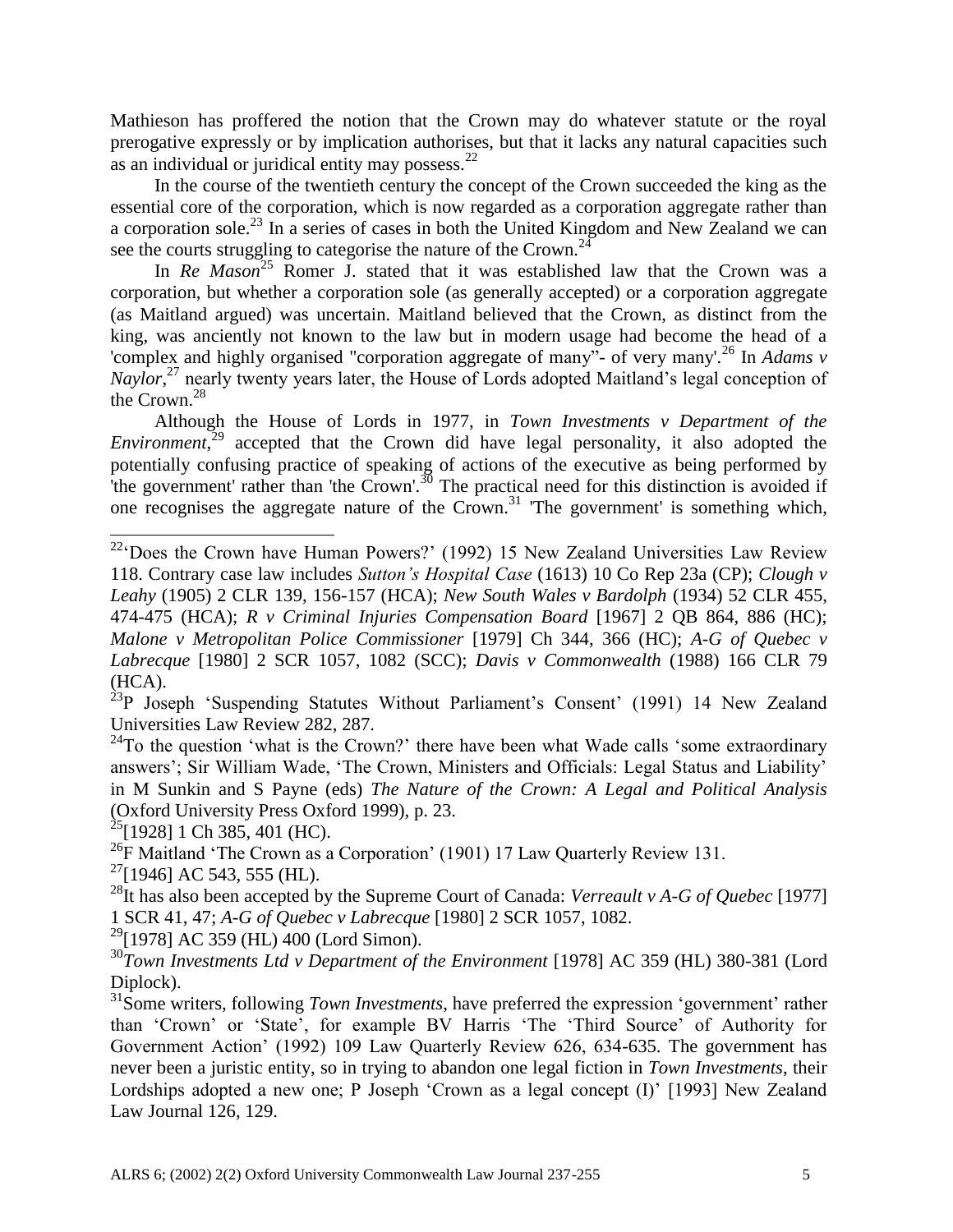unlike the Crown, has no corporate or juridical existence known to the constitution. Further, its legal definition is both legally and practically unnecessary.

In *Town Investments*<sup>32</sup> Lord Simon, with little argument, accepted that the Crown was a corporation aggregate, as Maitland had believed. This appears to be in accordance with the realities of the modern State, although it was contrary to the traditional view of the Crown. Thus, the Crown is now seen, legally, as a nexus of rights and privileges, exercised by a number of individuals, officials and departments, all called 'the Crown'.

However, more recently, in *M v Home Office*<sup>33</sup>, the English Court of Appeal held that the Crown lacked legal personality and was therefore not amenable to contempt of court proceedings.<sup>34</sup> But it is precisely because in the Westminster-style political system in the United Kingdom there was no the Continental-style notion of a State, nor an entrenched constitution,  $35$  that the concept of the Crown as a legal entity with full powers in its own right arose. *Town Investments*<sup>36</sup> must in any event be regarded as the definitive statement of current English law.

The development of the concept of the aggregate Crown from the corporate Crown provides sufficient flexibility to accommodate the reality of government, without the need for abandoning an essential constitutional grundnorm<sup>37</sup> in favour of a very undeveloped and inherently vague concept of 'the government'.<sup>38</sup> Thus, for reasons principally of convenience, the Crown became an umbrella beneath which the business of government was conducted.

 $\overline{a}$ 

<sup>32</sup>*Town Investments v Department of the Environment* [1978] AC 359, 400 (HL).

<sup>&</sup>lt;sup>33</sup>[1992] 1 QB 270 (HC).

<sup>&</sup>lt;sup>34</sup>However, in the House of Lords, Lord Templeman spoke of the Crown as consisting of the monarch and the executive, and Lord Woolf observed that the Crown had a legal personality at least for some purposes; [1993] 3 All ER 537 (HL). Some commentators have formed the view that *M v Home Office* [1993] 3 WLR 433 (CA) may be the most important case in constitutional law in 200 years; M Loughlin 'The State, the Crown and the Law' in M Sunkin and S Payne (eds) *The Nature of the Crown: A Legal and Political Analysis* (Oxford University Press Oxford 1999), p. 73 citing Sir William Wade 'The Crown- old platitudes and new heresies' [1992] New Law Journal 1275, 1275; M Beloff QC, The Times, 28 July 1993; R Brazier, The Guardian, 28 July 1993.

 $35$ That is, one which claims for itself legal paramountcy, and which limits executive and legislative powers in such a way that the constitution itself, rather than any institution of government, becomes the focus of critical attention.

<sup>36</sup>*Town Investments v Department of the Environment* [1978] AC 359, 400 (HL).

 $37$ In Kelsen's philosophy of law, a grundnorm is the basic, fundamental postulate, which justifies all principles and rules of the legal system and which all inferior rules of the system may be deduced; H Kelsen *General theory of norms* ed M Hartney (Clarendon Press Oxford 1991); M Hayback *Carl Schmitt and Hans Kelsen in the crisis of Democracy between World Wars I and II* (DrIur thesis, Universitaet Salzburg, 1990).

 $38$ For a critique of these propositions generally see P Joseph 'The Crown as a legal concept (I)' [1993] New Zealand Law Journal 126, and P Joseph 'The Crown as a legal concept (II)' [1993] New Zealand Law Journal 179; FM Brookfield 'The Monarchy and the Constitution today' [1992] New Zealand Law Journal 438.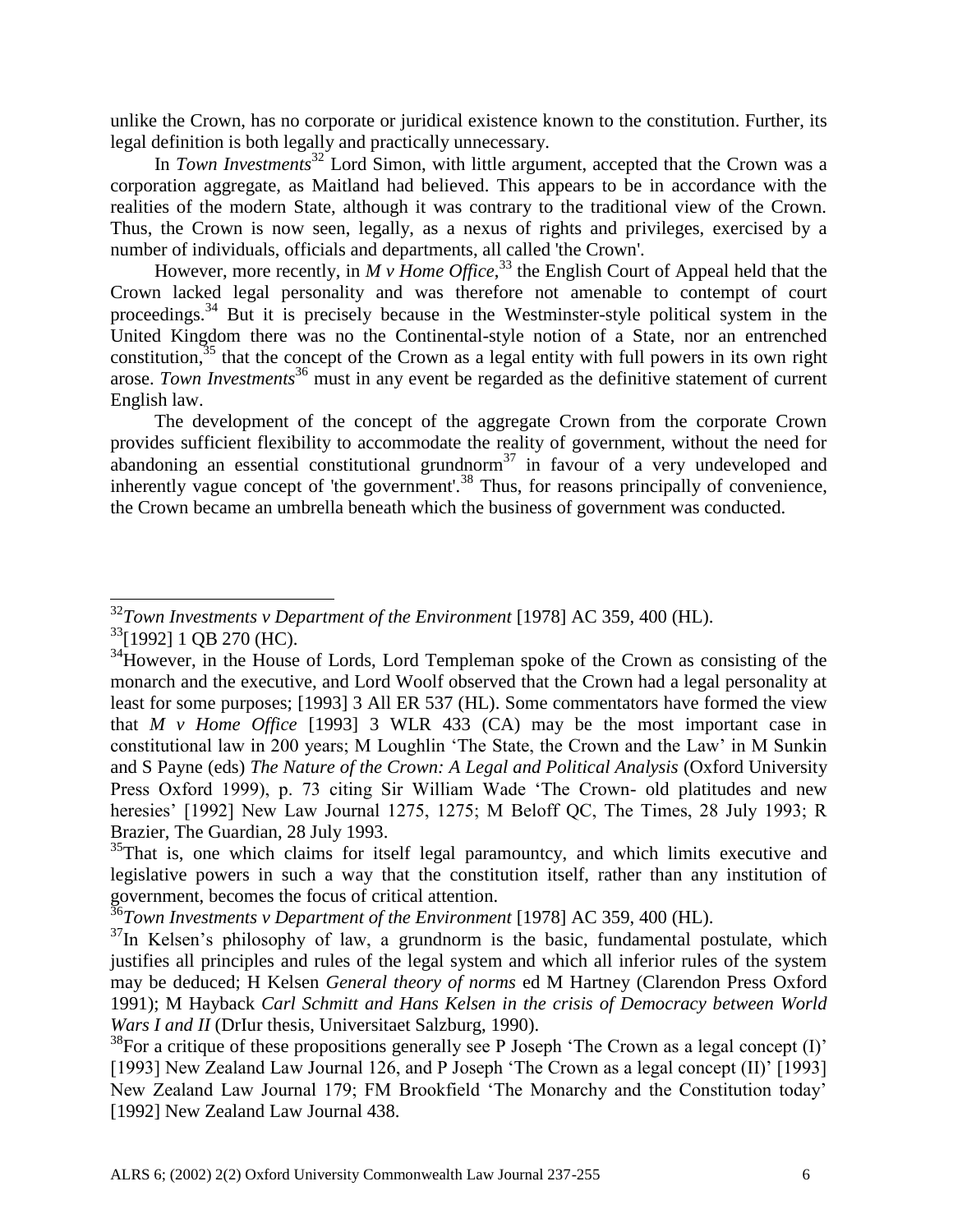The Crown has always operated through a series of servants and agents, some more permanent than others. The law recognises the Crown as the body by whom the business of executive government is exercised.<sup>39</sup>

Whether there is a Crown aggregate or corporate, the government is that of the Sovereign,<sup>40</sup> and the Crown has the place in administration held by the State in other constitutional traditions. The Crown, whether or not there is a resident Sovereign, acts as the umbrella under which the various activities of government are conducted, and with whom, in the New Zealand context, the Maori may negotiate as Treaty of Waitangi partner.<sup>41</sup> Indeed, in this country the very absence of the Sovereign has encouraged this modern tendency in New Zealand for the Crown to be regarded as a concept of government quite distinct from the person of the Sovereign. $42$ 

The monarchy does however have a role beyond the symbolic. In his analysis of the Crown in his own day (1865), Bagehot seriously underestimated its surviving influence.<sup>43</sup> His famous aphorism, that a constitutional Sovereign has the right to be consulted, to encourage, and to warn,<sup>44</sup> can hardly express the residual royal powers of even the late nineteenth century.<sup>45</sup> It may describe the royal powers today, but does not explain why the inherited concept of the supremacy of the Crown should leave the constitution so centred upon an institution lacking real power.

But Bagehot, like Palmerston and Gladstone wanted the monarchy relegated to the status of a museum piece, despite the Sovereign's 'right to be consulted, to encourage, and to warn'.<sup>46</sup> This passive role was not that envisaged by George IV, William IV, Victoria or Edward VII, nor that held by the majority of statesmen and textbook writers over this period. The latter felt

 $39$ Though it has been said that 'the manner in which the concept of the Crown has been utilised borders on the incoherent'; M Sunkin and S Payne (eds) *The Nature of the Crown: A Legal and Political Analysis* (Oxford University Press Oxford 1999), p. 37.

 $^{40}$ A concept which is alive today, in part as a substitute for a more advanced concept of the constitution; Interview with Sir Douglas Graham, former Minister in Charge of Treaty of Waitangi Negotiations (Auckland, 24 November 1999).

<sup>41</sup>Generally, see J Hayward *In search of a treaty partner* (PhD thesis, Victoria University of Wellington, 1995).

<sup>42</sup>See, generally, N Cox *The Evolution of the New Zealand Monarchy: The Recognition of an Autochthonous Polity* (PhD thesis, University of Auckland, 2001). In the subtly different situation in the United Kingdom, it has been observed that the concept of the Crown cannot be disentangled from the person of the Monarch, straining the legal concept; M Loughlin 'The State, the Crown and the Law' in M Sunkin and S Payne (eds) *The Nature of the Crown: A Legal and Political Analysis* (Oxford University Press Oxford 1999), pp. 58-59.

 $^{43}$ Following the example set by Bagehot, British historians since 1945 have very largely neglected the continuing political influence of the monarchy under George VI and Elizabeth II; P Hennessy, 'The throne behind the monarchy' Economist 24 December 1994 p 77-79.

<sup>44</sup>'The English Constitution' in the *Collected Works of Walter Bagehot* ed N St John-Stevas (*The Economist* London 1974) vol 5.

<sup>&</sup>lt;sup>45</sup>F Hardie *The Political Influence of Queen Victoria, 1861-1901* (Oxford University Press London 1935), pp. 23-27.

<sup>46</sup>'The English Constitution' in the *Collected Works of Walter Bagehot* ed Norman St John-Stevas (*The Economist* London 1974) vol 5, 253.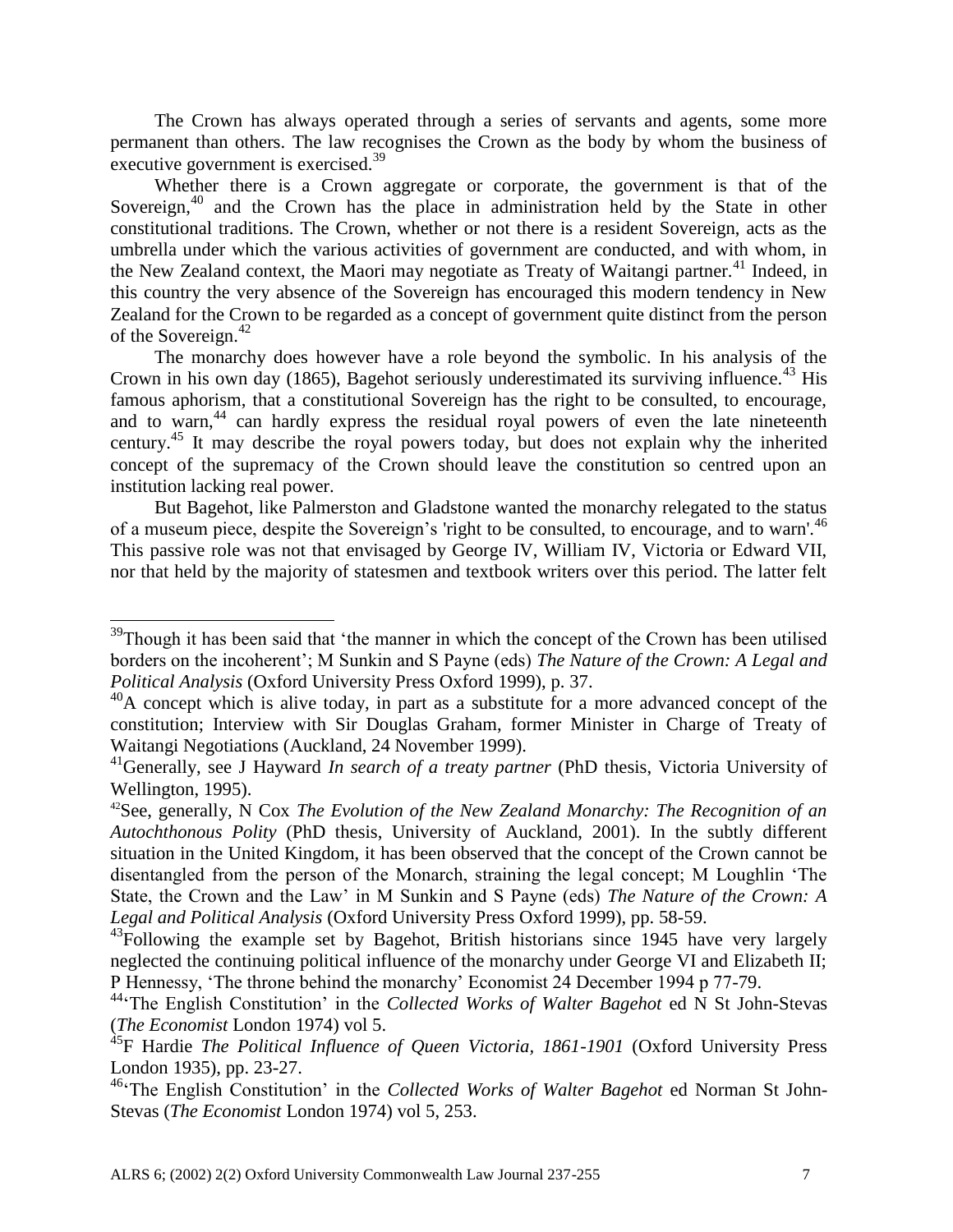that the Sovereign's role as head of State in a popular parliamentary system had still to be satisfactorily defined, and might well be rather wider than that assigned to it be Bagehot.<sup>47</sup>

Dicey and Anson, the leading authorities of their own day, were inclined to advocate a stretching of the royal discretion, and, to some extent at least, the monarchy appeared to operate at a political level under Edward VII in much the same way as it did under George IV,  $^{48}$  though there had been a clear change in the basis of royal authority. This was now almost totally dependent upon parliamentary support. But there has been no comprehensive study which offers evidence to show that the exercise by the Crown of the rights to be consulted, to encourage, and to warn, has influenced the course of policy,  $49$  though instances have been recorded. $50$ 

# **C. THE CROWN AS THE FOCUS OF SOVEREIGNTY**

The Crown is more than just the mechanism through which government is administered. It is also itself one of the sources of governmental authority, as a traditional source of legal sovereignty. Not only is government conducted through the Crown- as discussed above- but some governmental authority is derived from the Crown, as the legal focus of sovereignty.

'Sovereignty' put simply, is the idea that there is a 'final authority within a given territory'.<sup>51</sup> But a definition is not enough; an explanation of its role or purpose in a society is arguably more important. Foucault has identified four possible descriptions of the traditional role of sovereignty:

(i) to describe a mechanism of power in feudal society;

 $\overline{a}$ 

- (ii) as a justification for the construction of large-scale administrative monarchies;
- (iii) as an ideology used by one side or the other in the seventeenth century wars of religion; and

(iv) in the construction of parliamentary alternatives to the absolutist monarchies.<sup>52</sup>

 $47$ The limitations of the distinction between dignified and efficient, so central to Bagehot's model, can be seen in L Jackson *Shadows of the Crown* (PhD thesis, University of Chicago, 1994).

<sup>48</sup>HJ Hanham *The Nineteenth Century Constitution, 1815-1914* (Cambridge University Press Cambridge 1969), p. 24.

<sup>49</sup>D Smith 'Bagehot, the Crown, and the Canadian Constitution' (1995) 28 Canadian Journal of Political Science 622. An example of the use of influence through an 'exchange of views' has been given in K Rose *Kings, Queens and Courtiers: Intimate Portraits of the Royal House of Windsor from its foundation to the Present Day* (Weidenfeld & Nicolson London 1985), p. 92.

<sup>&</sup>lt;sup>50</sup>R Brazier *Constitutional Practice: The foundations of British government* (3<sup>rd</sup> ed Oxford University Press Oxford 1999) ch 9.

<sup>51</sup>F Hinsley *Sovereignty* (Cambridge University Press Cambridge 1986), p. 1; S Krasner 'Sovereignty' (1988) 21 Comparative Political Studies 86.

<sup>52</sup>From M Foucault *The Foucault Effects: Studies in Governmentality* eds G Burchell, C Gordon & P Miller (University of Chicago Press Chicago 1991), pp 97-98, 101-102. See also D Held *Political Theory and the Modern State* (Polity Press Cambridge 1989), pp. 216-225.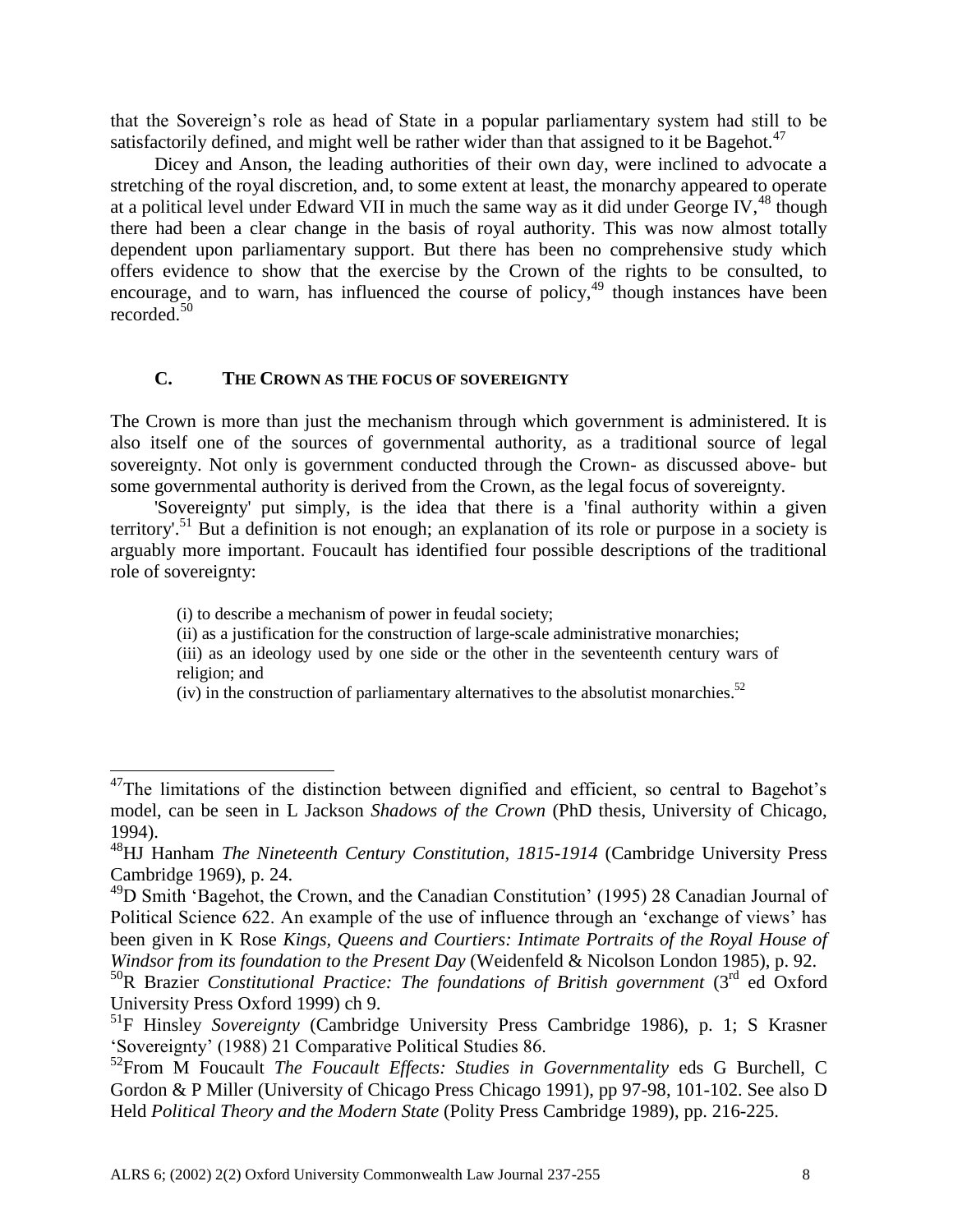Whichever rationale applied to the embryonic English Crown, the old theory of sovereignty has been democratised since the nineteenth century into a notion of collective sovereignty, exercised through parliamentary institutions. The fundamental responsibility for the maintenance of society itself is much more widely dispersed throughout its varied institutions and the whole population. To some degree this equates to the concept of the aggregate Crown favoured by the more recent jurists.<sup>53</sup>

But the concept of sovereignty, however understood, is especially important because it has become part of the language of claims by indigenous people, as in New Zealand, where Maori claims are based on the conflicting concept of *tino rangatiratanga*, or chiefly authority.<sup>54</sup> The particular problems this causes in New Zealand cannot be examined here, but briefly it represents the claims of an antecedent regime to survival despite apparently ceding sovereignty to the Crown in the Treaty of Waitangi. Indeed, it is significant that most talk of 'sovereignty' in the second half of the twentieth century concentrated upon the sovereignty of racial groups, and particularly, the so-called indigenous peoples.<sup>55</sup>

Sovereignty has assumed different meanings and attributes according to the conditions of time and place, but at a basic level it requires obedience from its subjects and denies a concurrent authority to any other body.<sup>56</sup> In New Zealand and elsewhere the Sovereign is formally responsible for the executive government, and indeed is specifically so appointed by the Constitutions of most Commonwealth countries of which Her Majesty is head of State.<sup>57</sup>

It will be immediately apparent that there is a divergence between abstract law and political reality, for substantial political power lies in politicians rather than the Sovereign. Political orthodoxy also appears to hold that for a constitution to be legitimate it must derive from the people. Yet, the New Zealand constitution is not apparently based legally on the sovereignty of the people, but rather on that of the Queen-in-Parliament.

In the Westminster tradition, it is Parliament, in contrast to the Crown, which is widely regarded as being the focus of political power.<sup>58</sup> Joseph assumed therefore that it is the people

 $53$ Sovereignty is always limited in some way. Genesis 1: 26-30 makes it clear that God created mankind to subdue the earth and to exercise dominion over it under God; Rousas John Rushdoony *The Institutes of Biblical Law* (Presbyterian and Reformed Publishing Los Angeles 1973), pp. 448-451.

<sup>54</sup>P.G. McH 'Constitutional Theory and Maori Claims' in H Kawharu (ed) *Waitangi: Maori and Pakeha Perspectives of the Treaty of Waitangi* (Oxford University Press Auckland 1989), p. 25.

<sup>&</sup>lt;sup>55</sup>E Lauterpacht 'Sovereignty' (1997) 73 International Affairs 137.

<sup>56</sup>D Philpott 'Sovereignty' (1995) 48 Journal of International Affairs 353.

 $57$ See, for example, the Barbados Independence Order 1966 (SI 1966/1455), the Schedule of which is the Constitution of Barbados. Section 63(1): 'The executive authority of Barbados is vested in Her Majesty'.

<sup>58</sup>See Allan Kornberg and Harold Clarke *Citizens and Community- Political Support in a Representative Democracy* (Cambridge University Press Cambridge 1992); Carol Harlow 'Power from the People?' in Patrick McAuslan and John McEldowney (eds) *Law, Legitimacy and the Constitution: Essays marking the Centenary of Dicey's Law of the Constitution* (Sweet & Maxwell London 1985); JR Mallory 'The Appointment of the Governor General' (1960) 26 Canadian Journal of Economics and Political Science 96.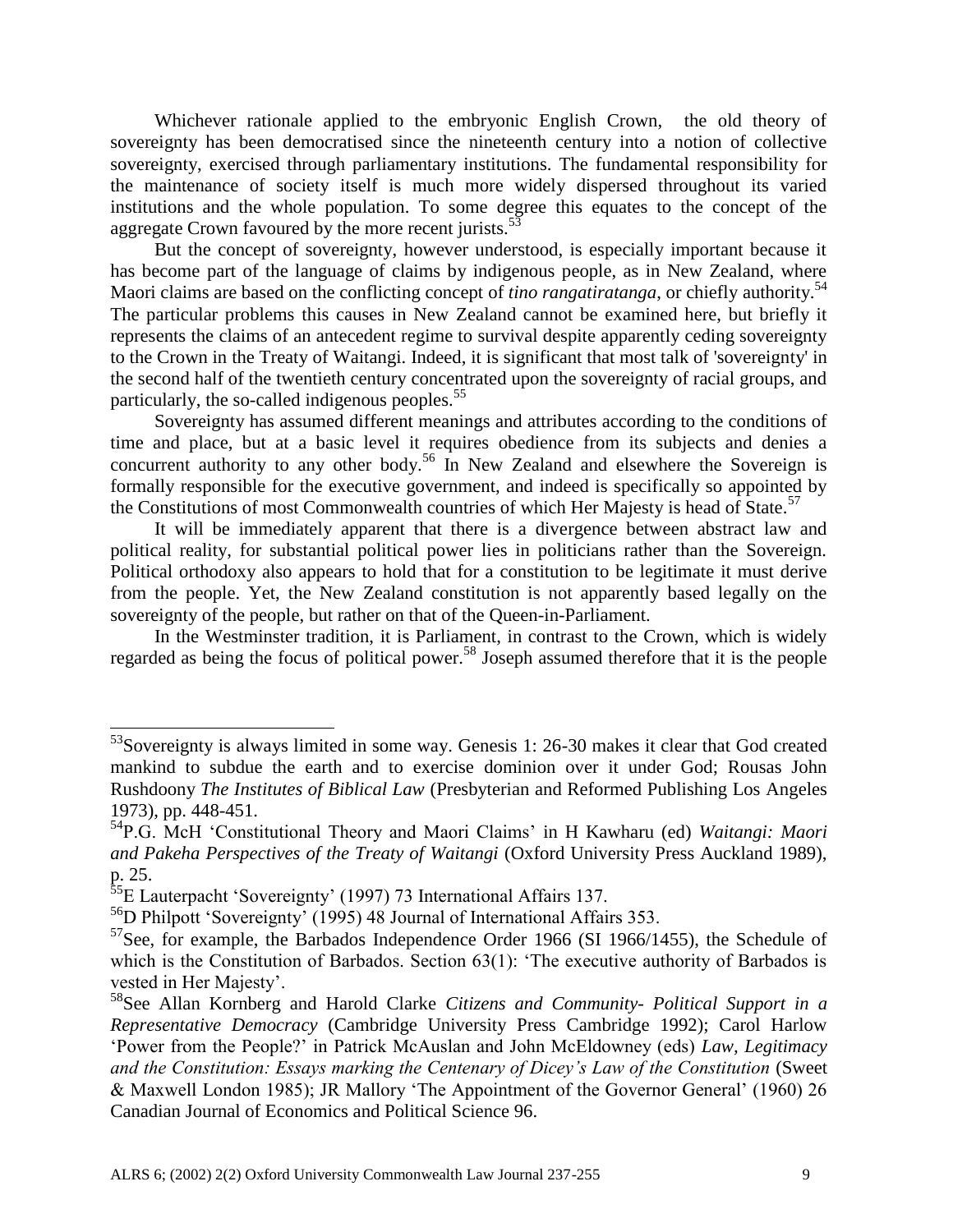rather than Parliament who is sovereign.<sup>59</sup> But it would seem that sovereign authority is legally vested in the Crown-in-Parliament, politically in the people.<sup>60</sup> Legally, this can be seen as less than ideal or even confused, but a constitution is more than merely a legal structure.<sup>61</sup>

The authority of government is based upon several sources. Even were authority legally derived from the people, as it appears to now be in Australia,  $62$  it is not clear how the position of the Maori people of New Zealand can be reconciled,<sup>63</sup> in particular, the preservation of their *tino rangatiratanga*, or chiefly authority. For the Maori retained to themselves at least some degree of political power under the Treaty of Waitangi, power which has its origins in traditional sources rather than the popular will. The Crown also claims some degree of authority based upon traditional sources, including mystique and continuity.<sup>64</sup>

The origins and nature of constitutional authority, whether in a monarchy or a republic, are important. But although a constitution can say, as does that of Papua New Guinea, that it is derived from the popular sovereignty of the people,<sup>65</sup> this may be confusing legal with political authority. <sup>66</sup> Where the Crown exists, and no formal entrenched constitution has been adopted, difficult questions of the basis of governmental authority can be avoided.

There has been to date comparatively little theoretical analysis of the conceptual basis of governmental authority in New Zealand. $67$  There has been much discussion focused on the

<sup>59</sup>P Joseph *Constitutional and Administrative Law in New Zealand* (Law Book Co Sydney 1993), pp. 284-285.

 $^{60}$ In early America, there was no question, whatever the form of government, that all legitimate authority was derived from God. The influence of the classical tradition revived the authority of the people, which historically is equally compatible with monarchy, oligarchy, dictatorship, or democracy, but is not compatible with the doctrine of God's authority; Rousas John Rushdoony *The Institutes of Biblical Law* (Presbyterian and Reformed Publishing Los Angeles 1973), p. 214.

<sup>61</sup>Particularly in respect of what might be called policy legacies; Theda Skocpol *States and Social Revolution* (Cambridge University Press Cambridge 1979), p. 27. Indeed, a constitution exists in the imagination of those who create it, use it and thus know it From Joseph Jacobs *The Republican Crown*: *Lawyers and the Making of the State in Twentieth Century Britain*  (Dartmouth Aldershot 1996), p. 6.

 $62$ The Australian Constitution has been held to be based on popular sovereignty, as it was adopted by popular vote; *Australian Capital Television Pty Ltd v Commonwealth* (1992) 177 CLR 106 (HCA) 138 (Mason CJ); *Theophanous v Herald & Weekly Times Ltd* (1994) 182 CLR. 104 (HCA) 171 Deane J); *McGinty v Western Australia* (1996) 186 CLR. 140 (HCA) 230, 237 (McH J).

<sup>63</sup>Canada has the same type of conceptual difficulty; Peter Russell *Constitutional Odyssey: Can Canadians become a Sovereign People?* (University of Toronto Press Toronto 1992).

 $64$ The Australian Labour Party wanted a republic partly for symbolic nationalist reasons, but partly also to deprive the Governors-General of their association with royal legitimacy; R Lucy *The Australian Form of Government* (Macmillan Melbourne 1985), p. 17.

 ${}^{65}$ Constitution of the Independent State of Papua New Guinea 1975.

<sup>&</sup>lt;sup>66</sup>See Harold Laski 'The Theory of Popular Sovereignty' (1919) 17 Michigan Law Review 201. <sup>67</sup>Indeed, it has been said that few care for such esoteric matters; Interview with Sir Douglas Graham, former Minister in Charge of Treaty of Waitangi Negotiations (Auckland, 24 November 1999).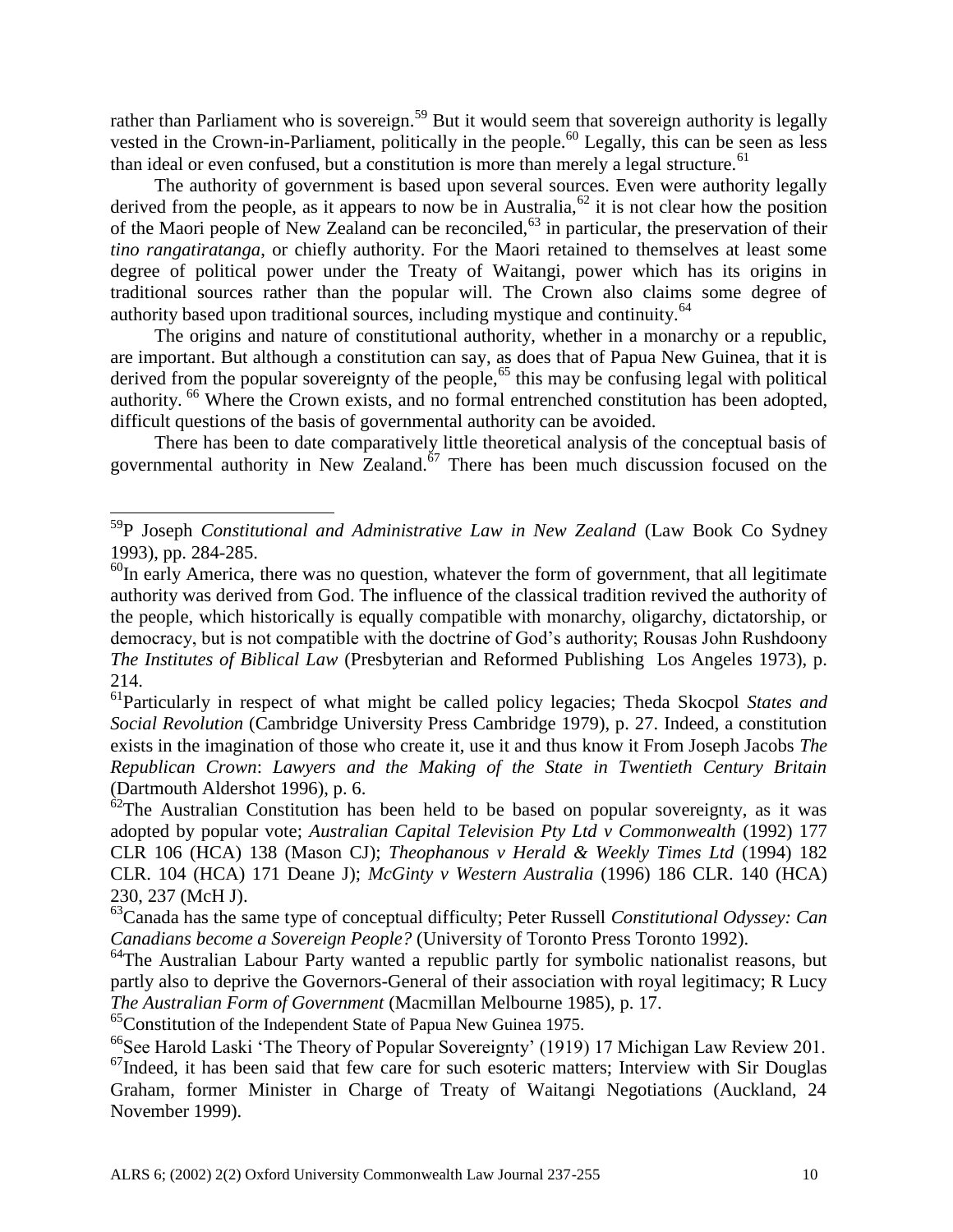legitimacy of government derived from the Treaty of Waitangi.<sup>68</sup> But there has been little work done towards an understanding of the nature of governmental authority in New Zealand, except by those who argue that there is too much (or too little) involvement of government in individual lives.<sup>69</sup> This dearth of work may be due to apathy,<sup>70</sup> but it could also be influenced by an underlying suspicion of abstract theory which can be traced in British tradition of political thought from the seventeenth century, if not earlier.<sup>71</sup>

But in Canada there have been several major studies of the conceptual basis of government. In particular, in 1985 the Law Reform Commission of Canada released a working paper which called for a re-examination of the concept of the Federal Crown in Canadian law.<sup>72</sup> The working paper called for the recognition of a unitary federal administration in place of the legal concept of the Crown.<sup>73</sup> The paper specifically asked:

to what extent should Canada retain the concept of the Crown in federal law? Should we replace the concept of Crown with the concept of State or federal administration?

The Commission briefly described what it termed the chaotic and confusing historical treatment of 'the Crown' in English and Canadian law. Historical inconsistencies and contradictions in the treatment of the concept of the Crown cannot and need not be rationalised. Judges, legislators, and writers are not always taking about the same thing. They may mean the

<sup>72</sup>Law Reform Commission of Canada *The Legal Status of the Federal Administration* (Law Reform Commission of Canada Ottawa 1985).

<sup>73</sup>*Bank voor Handel v Slatford* [1952] 1 All ER 314 (HC) 319 (Devlin J):

<sup>68</sup>For example, FM Brookfield *Waitangi and Indigenous Rights: Revolution, Law and Legitimation* (University of Auckland Press Auckland 1999); Andrew Sharp *Leap into the*  dark: the changing role of the state in New Zealand since 1984 (Auckland University Press Auckland 1994); Andrew Sharp *Justice and the Maori: the philosophy and practice of Maori claims in New Zealand since the 1970s* (Oxford University Press Auckland 1997); R Mulgan 'Can the Treaty of Waitangi provide a constitutional basis for New Zealand's political future?' (1989) 41 Political Science 51.

<sup>69</sup>See, for example, the recent writings on the State; J Kelsey *Rolling Back the State: Privatisation of Power in Aotearoa/New Zealand* (Bridget Williams Books Wellington 1993), Richard Mulgan *Democracy and Power in New Zealand: A study of New Zealand politics*  (Oxford University Press Auckland 1989).

 $\hat{70}$ As former Prime Minister David Lange believed; Interview with David Lange, former Prime Minister (Auckland, 20 May 1998).

<sup>71</sup>See Michael Foley *The Silence of Constitutions: Gaps, 'Abeyances' and Political Temperament in the Maintenance of Government* (Routledge London 1989). The wars of the seventeenth century were, to no small degree, between competing conceptions of the State, and engendered a suspicion for such speculation. It is probable that the long dominance of Whig ideology also contributed to this attitude.

The Crown is a convenient term, but one which is often used to save the asking of difficult questions. It is a description of the powers that formerly at common law were exercised by the king in person, and that latterly have been bestowed by statute on the king in council or on various Ministers.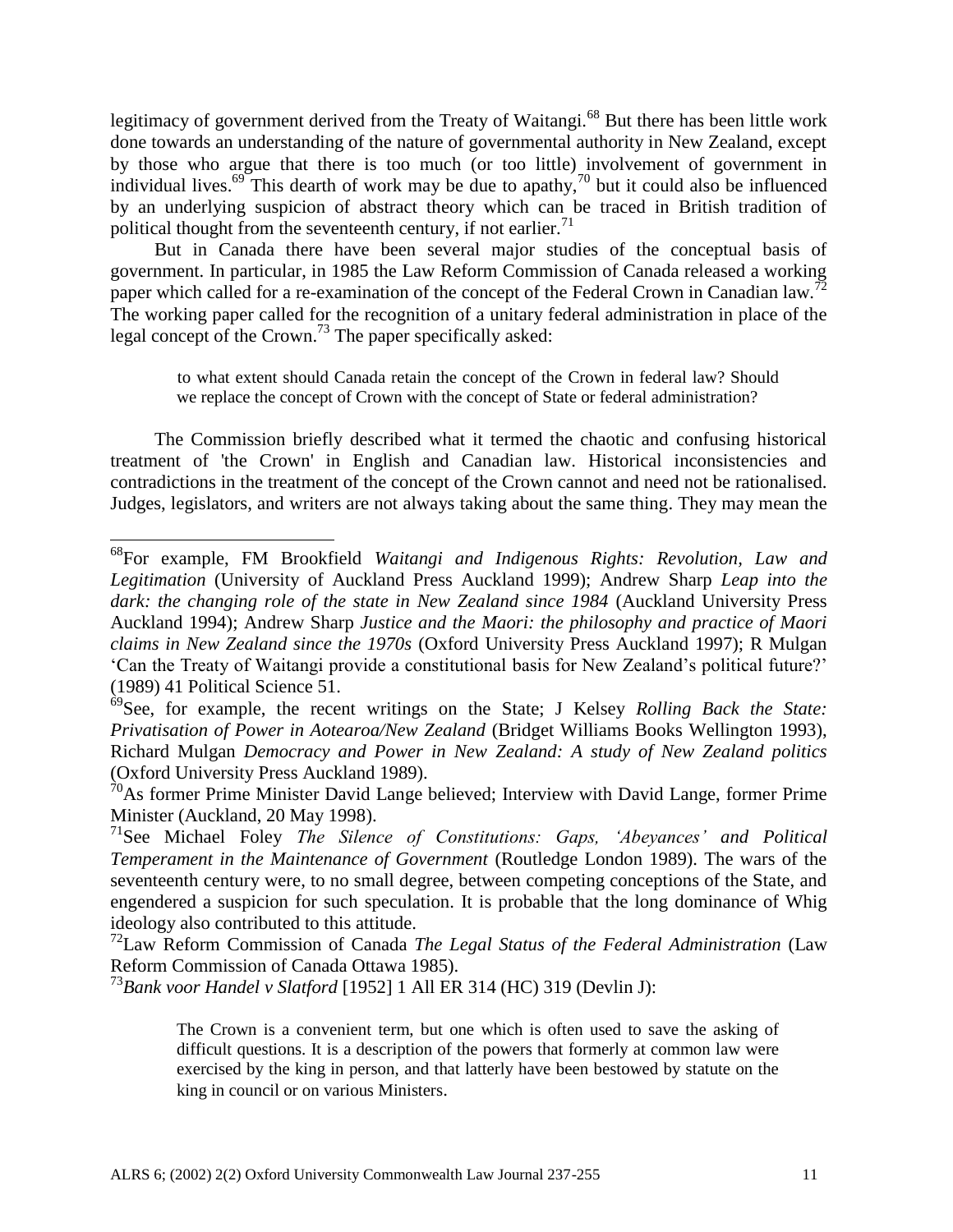Sovereign herself, the institution of royal power, the concept of sovereignty, the constitutional head of State, judicial instructions and actors.<sup>74</sup>

To recognise the political reality the authors of the working paper suggested that the concept of the Crown should be abolished, and the Sovereign relegated to the status of constitutional head of State.<sup>75</sup> Discarding monarchical terminology and limiting the Crown to its purely formal role would, in the opinion of the Commission 'reduce terminological confusion, historical biases, and anti-democratic and non-egalitarian concepts so far as they affect individuals in the relationships between bureaucrats and the majority'.<sup>76</sup> The Crown would be replaced by the 'administration'. The authors of the working paper wanted to recognise the executive branch of the State.<sup>77</sup> Others have also considered the legal nature of the Crown or State in Canada,<sup>78</sup> but the issue is not yet settled.<sup>79</sup>

Cohen believed that the methodology of the working paper itself was flawed because it focused on theoretical and abstract analyses of the State.<sup>80</sup> Essentially, the difficulty is that there is no developed concept of the State or nation in Commonwealth constitutional theory.<sup>81</sup> Moore attributes this to parliamentarian mistrust inspired by the association between civil law and Baconian theory.<sup>82</sup> It is equally true that modern theoretical studies of the State have been limited even in Continental Europe. $83$  But the modern concept of the State has been described as a critical subject of inquiry.<sup>84</sup>

In New Zealand executive authority is also, like Canada, formally vested in the Crown.<sup>85</sup> The government does not require parliamentary approval for most administrative actions; nor

 $^{77}$ In effect a republican form of government.

l

<sup>78</sup>N Komesar 'Taking Institutions seriously' (1984) 51 University of Chicago Law Review 366; PW Hogg *Liability of the Crown in Australia, New Zealand and the United Kingdom* (The Law Book Co Sydney 1971); Law Reform Commission of British Columbia *Legal Position of the Crown* (Law Reform Commission of British Columbia Vancouver 1972).

 $79$ Because Canadians never severed their ties with Britain, they never found it crucial to define themselves in a way which rendered them distinct from the 'mother country'; D Smith 'Empire, Crown and Canadian Federalism' (1991) 24 Canadian Journal of Political Science 451, 471.

<sup>81</sup>W Moore 'Liability for the Acts of Public Servants' (1907) 23 Law Quarterly Review 112; W Corbett ''The Crown' as representing the State' (1903) 1 Commonwealth Law Review 23, 45; HT Postle 'Commonwealth and Crown' (1929) 3 Australian Law Journal 109; H Laski 'The Responsibility of the State in England' (1919) 32 Harvard Law Review 447, 472; F Maitland 'The Crown as a Corporation' (1901) 18 Law Quarterly Review 131, 136.

<sup>82</sup>W Moore 'Law and Government' (1905) 3 Commonwealth Law Review 205.

 $83$  Dearlove 'Bringing the State Back In' (1989) Political Studies 521.

<sup>84</sup>M Loughlin, 'The State, the Crown and the Law' in M Sunkin and S Payne (eds), *The Nature of the Crown: A Legal and Political Analysis* (Oxford University Press Oxford 1999), p. 40.

<sup>85</sup>BV Harris 'The 'Third Source' of Authority for Government Action' (1992) 109 Law Quarterly Review 626.

 $^{74}$ In this, parallels may be seen with the position of the Crown in New Zealand, in the Maori-Crown context.

<sup>&</sup>lt;sup>75</sup>The King of Sweden, for instance, has been so relegated; Constitution of Sweden (1975). Note the Canadian paper spoke of the Crown as an institution, rather than of the person of the Sovereign, or of their representatives.

<sup>76</sup>D Cohen 'Thinking about the State' (1986) 24 Osgoode Hall Law Journal 379.

<sup>80</sup>D Cohen 'Thinking about the State' (1986) 24 Osgoode Hall Law Journal 379.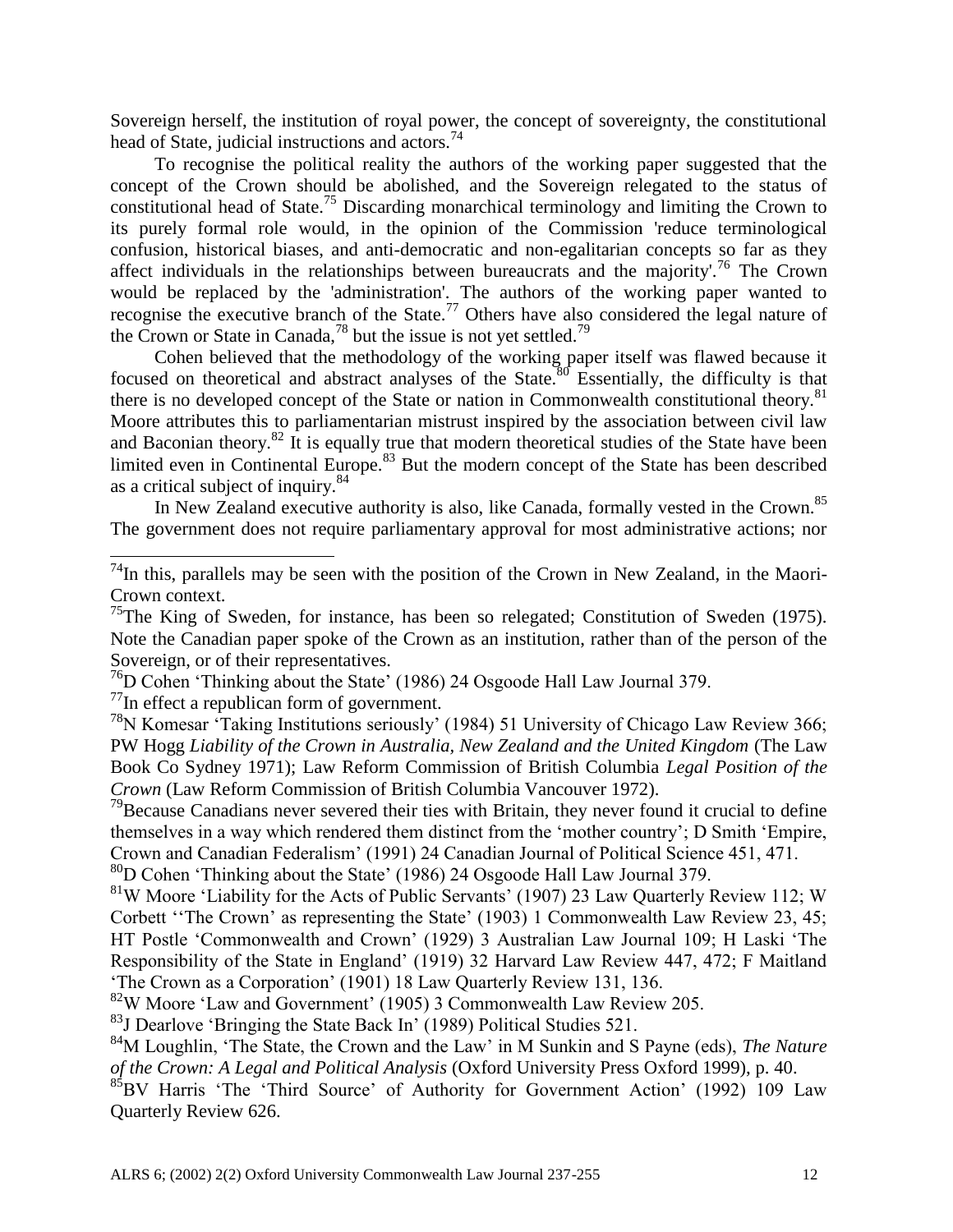need it show popular approval or consent for these actions-- though the rule of law and political expediency, and the strictly limited range of powers held by the Crown, prevent authoritarian Crown government.<sup>86</sup>

The executive authority of a country could be vested in a president, the Governor-General, or the Queen irrespective of the basis of sovereignty. But in our constitutional arrangements the sole focus of legal authority is the Crown-in-Parliament. This institution enjoys full legal sovereignty or supremacy. The Crown itself is allocated executive functions, and, within a limited field, requires no other legal authority than its own prerogative.<sup>87</sup>

This approach has the advantage of simplicity, leaving broader questions of sovereignty unanswered.<sup>88</sup> As such it owes much to the British tradition of a constitution as something which evolves, and for which theory is sometimes developed subsequent to the practice.<sup>89</sup> One aspect of this paucity of theory, if it may be so called, is the weakness-- or absence, of a general theory of the State. $90$ 

In Canada, problems with the place of the French-speaking minority, and the federal nature of the country, meant that difficult questions of the location and nature of governmental authority had to be addressed. Thus, claims by Quebec for special status within the federation required an analysis of the nature of power exercised by federal and provincial governments. The existence of an entrenched constitution also meant that this could substitute for the Crown, as in the United States of America, as a conceptual focus of government.

Clarke argues that in Canada the marriage of the parliamentary form of government to the federal principle makes the determination of legislative authority problematic, at least in part, because it fails to develop an adequate conceptualisation of sovereignty. In the absence of a better understanding authority is described merely in terms of a division of power.<sup>91</sup>

There have been no technical or practical reasons for these difficult questions of the sources of governmental authority to be answered in New Zealand. To some extent, the asking

 $\overline{a}$ 

<sup>86</sup>For an example of the application of such limits on government see *Fitzgerald v Muldoon*  [1976] 2 NZLR 615 (HC).

<sup>87</sup>BV Harris 'The 'Third Source' of Authority for Government Action' (1992) 109 Law Quarterly Review 626.

 $88$ Which suits most political leaders and the general public alike; Interview with Sir Douglas Graham, former Minister in Charge of Treaty of Waitangi Negotiations (Auckland, 24 November 1999).

<sup>&</sup>lt;sup>89</sup>By contrast Australia's Constitution may be described as a social covenant drawn up and ratified by the people; JA La Nauze *The Making of the Australian Constitution* (Melbourne University Press Melbourne 1972).

 $^{90}$ The sovereignty of the Crown is not merely a legal fiction, as Bercuson argued, since it has practical consequences, including a measure of public perception as a source of authority; D Bercuson and B Cooper 'From Constitutional Monarchy to Quasi Republic' in J Ajzenstat (ed) *Canadian Constitutionalism, 1791-1991* (Canadian Study of Parliament Group Ottawa 1992); cf D Smith *The Republican Option in Canada, Past and Present* (University of Toronto Press Toronto 1999), p. 18; Interview with Sir Douglas Graham, former Minister in Charge of Treaty of Waitangi Negotiations (Auckland, 24 November 1999).

<sup>91</sup>G Clarke *Popular Sovereignty and Constitutional Reform in Canada* (MA thesis, Acadia University, 1997).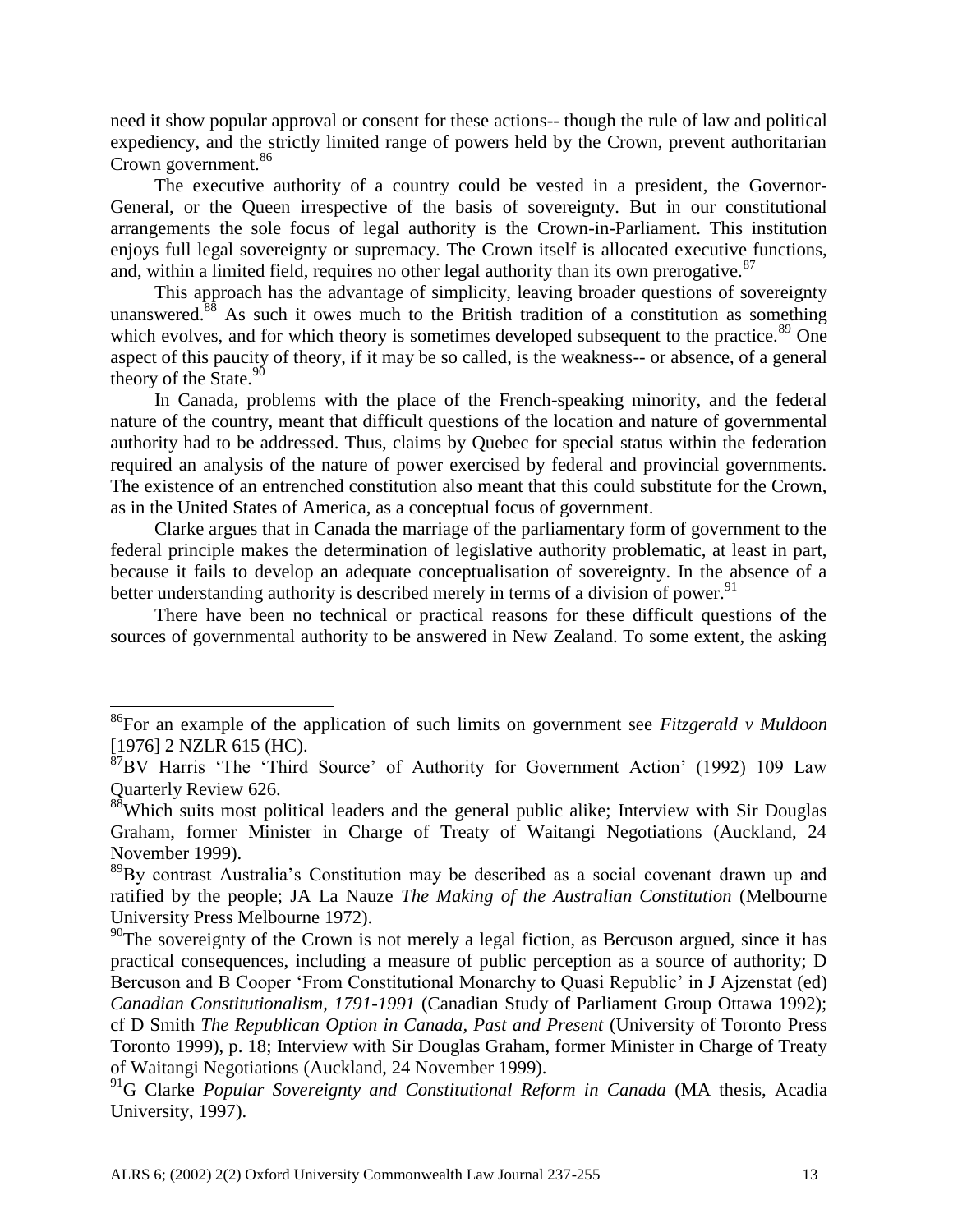of such questions was also avoided. $92$  Thus, the existence of the Crown, whilst providing a convenient legal source for executive government, has also acted as an inhibitor of abstract constitutional theorising. As a consequence, in Laski's view, the Crown covered a 'multitude of sins'.<sup>93</sup> Loughlin also has described the Crown as a poor substitute for the State, because the public and private aspects of the Sovereign's responsibilities.<sup>94</sup> Whilst this might not be desirable it provides a convenient cover behind which the business of government is conducted, unworried by conceptual difficulties.

### **D. STATE THEORY**

The principal reason why the Crown has been regarded as a legal source of executive authority is historical. Not only is the Crown a source of legal authority, it serves to personify the political community. Thus the legal role of the Crown is important at three conceptual levels. Firstly, and most fundamentally, it is a metonym for State. Secondly, it is a source of legal authority. And thirdly, it is the means through which government is conducted. In most political systems the executive power and the State are synonymous.<sup>95</sup> The State may be classified as that which refers to some or all of the legal administrative or legislative institutions operating in a community.<sup>96</sup> In the British system, and those derived from it, <sup>97</sup> it is questionable whether there is a State. Most legal commentators had traditionally given it little

 $\overline{a}$ 

 $92$ At least, by Pakeha. Maori showed a greater willingness, if only because they saw thereby a means of increasing their share of authority; Interview with Hon Georgina te Heuheu, former Associate Minister in Charge of Treaty of Waitangi Negotiations (Auckland, 7 December 1999).

 $93$ H Laski 'Responsibility of the State in England' (1919) 32 Harvard Law Journal 447.

<sup>94</sup>M Loughlin 'The State, the Crown and the Law' in M Sunkin and S Payne (eds) *The Nature of the Crown: A Legal and Political Analysis* (Oxford University Press Oxford 1999), p. 33.  $^{95}$ Sir Ernest Barker defined a modern State as:

generally a territorial nation, organized as a legal association by its own action in creating a constitution ... and permanently acting as such an association, under that constitution, for the purpose of maintaining a scheme of legal rules defining and securing the rights and duties of its members.

This is to be distinguished from a nation, which 'is a society or community, whose unity is based primarily on space ... and in that common love of the natal soil (or *patria*) which is called patriotism'; and 'on time, or the common tradition of centuries, issuing in the sense of a common participation in an inherited way of life, and in that common love for the inheritance which is called nationalism': E Barker *Reflections on Government* (Oxford University Press London 1942), p. xv.

<sup>96</sup>D Held *Political Theory and the Modern State* (Polity Press Cambridge 1989); JR Strayer *On the Mediæval Origins of the Modern State* (Princeton University Press Princeton 1970).

 $^{97}$ Excepting those countries, such as the U.S.A., which were compelled to address this often difficult issue, because of the republican and federal nature of their government.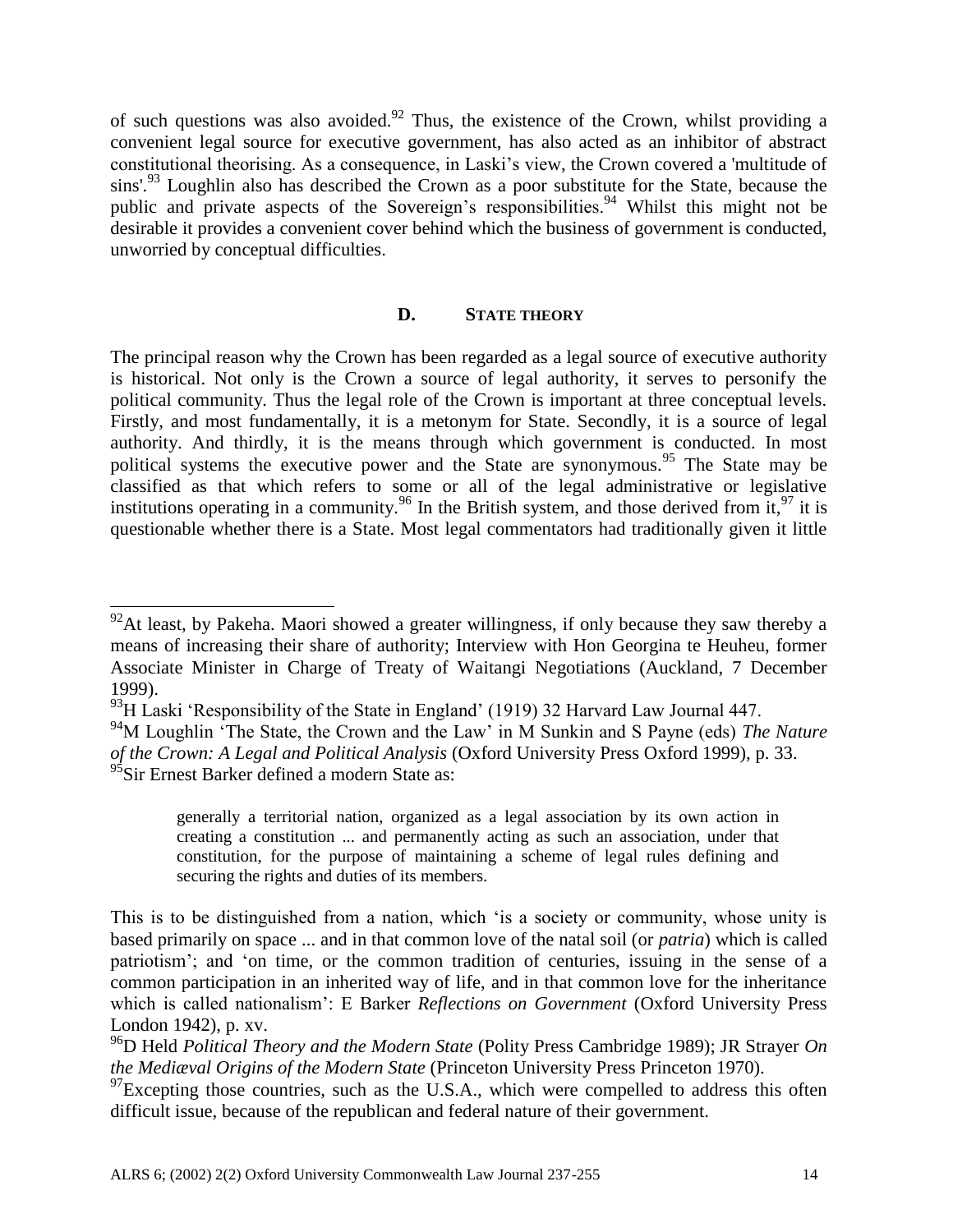treatment, or simply answered in the negative. Political scientists considered the question from a different perspective, though not one which was necessarily any more complete.<sup>98</sup>

The character of communities in the central middle ages was rooted and grounded in older traditions than those created by the study of Roman and canon law, which was the basis for much later conceptualisations of the State in continental Europe.<sup>99</sup> Nor did the rediscovery of Aristotle, the development of modern government,<sup>100</sup> or demographic and economic changes significantly affect them. The traditional bonds of community owed much to ties of kinship, much to loyalties of war-bands, very much to Christianity, and perhaps most strongly, from legal practices and values.<sup>101</sup> In these communities the king was representative of the people, to whom his people owed allegiance, and who, in turn, was held responsible for the government.<sup>102</sup>

Hobbes, with Bodin, Machiavelli, and Hegel did much to stimulate European State theory, a theory which has not been fully reconsidered in the context of the British constitution since Hobbes and his contemporaries. Hobbes' *Leviathan* (1651) was perhaps the greatest piece of political philosophy written in the English language. Like Machiavelli's *The Prince* (1532), it offered a dramatic break with the usual apologies for the Christian feudal State of the Middle Ages.

The modern territorial State, the concept of political absolutism, and the principle of *quod principi placuit, legis nabet vigorem*<sup>103</sup> spelled the end of the mediæval nexus of rights and duties, counterbalanced powers, and customs. Hobbes excluded religion as a source of morality, and based ethical values, as well as political theory, on the human impulse toward self-preservation.<sup>104</sup> The reality of early modern government throughout Europe was that it was essentially driven by political realists, who sought the centralisation of power for the good of the country. $105$ 

l

<sup>&</sup>lt;sup>98</sup>Analysis of such mysteries as 'the State' did not come readily to behaviouralists. Bernard Susser, *Approaches to the Study of Politics* (Macmillan New York 1992), p. 180. In recent decades State-centred theorists sought to bring the State back, arguing that it is more autonomous than society-centred theorists. As Bogdanor found, it is necessary to range across law, politics and history to understand a historic constitution; V Bogdanor, *The Monarchy and the Constitution* (Clarendon Press Oxford 1995).

<sup>&</sup>lt;sup>99</sup>E Kantorowicz 'Kingship under the impact of scientific jurisprudence' in M Clagett et al (eds) *Twelfth century Europe* (University of Wisconsin Press Madison 1961), p. 89.

<sup>100</sup>JR Strayer *On the Mediæval Origins of the Modern State* (Princeton University Press Princeton 1970).

<sup>&</sup>lt;sup>101</sup>S Reynolds 'Law and Community in Western Christendom' (1981) American Journal of Legal History 206.

 $102$ Dark Age kings were expected to hold fast the territory of their own communities, to master or conqueror their neighbours, and to protect their own people and enable them to live securely; E Kantorowicz 'Kingship under the impact of scientific jurisprudence' in M Clagett et al (eds) *Twelfth century Europe* (University of Wisconsin Press Madison 1961), pp. 89-111.  $103$ <sup>c</sup>What hath pleased the prince has the force of law'.

<sup>104</sup>T Hobbes *Leviathan* (Collier New York 1962); Q Skinner 'Conquest and' in GE Aylmer *The Interregnum- The Quest for Settlement, 1640-1660* (Archon Books Hamden 1972).

<sup>&</sup>lt;sup>105</sup>Typified by N Machiavelli *The Prince* ed Q Skinner and R Price (Cambridge University Press Cambridge 1988).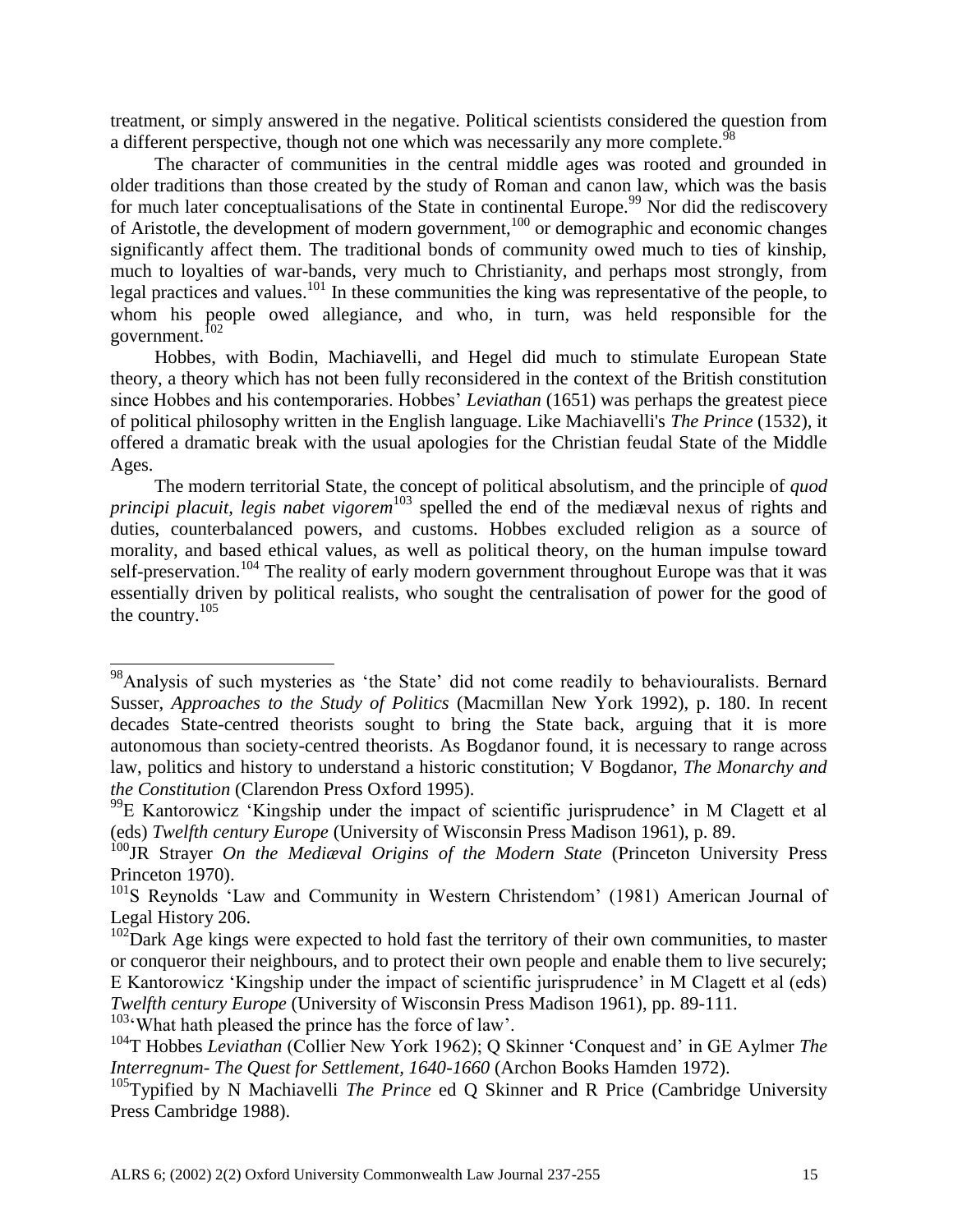Since the modern States inherited the papal (and imperial) prerogative, it must, then, govern all within the geographical confines of the country. Speculation in France was centred on a sovereign State with a royal organ to declare its sovereign purposes. This regime collapsed because in eighteenth century France the political and social atmosphere was similar to that which caused such profound changes in England a century earlier.

Inspired by the political changes in England, and in part directed by the theories of such as Rousseau<sup>106</sup> and Montesquieu,<sup>107</sup> the French people had become the masters of the State. This example was followed elsewhere in the course of the nineteenth century, though usually with less violence.<sup>108</sup>

However, for two interrelated reasons, the State never became a legal concept in English law. Most countries have a date at which they can be said to have begun their constitutional existence, but not the United Kingdom.<sup>109</sup> The need to create (or recreate) a concept of the State has not been generally felt since  $1688$ ,  $^{110}$  and even then the feeling was half-hearted.<sup>111</sup> Nor was there a general reception of the Roman civil law, with its concept of the State. The common law was always happier developing theories to describe the realities of the law, rather than moulding the law around abstract theories.<sup>112</sup> The supreme executive power of this kingdom', as Blackstone knew, was vested in the king;<sup>113</sup> and there the matter was allowed to rest.

As a consequence of this jurisprudential weakness, if it can be so called, there had been in the Commonwealth (excepting perhaps in Canada) comparatively little thought given to

l

<sup>108</sup>H Laski *Authority in the modern State* (Yale University Press New Haven 1919), pp. 21-24.

<sup>109</sup>The United Kingdom can, of course, be dated to the Union with Union with Ireland Act 1800 (39 & 40 Geo III c 67). British constitutional law has been essentially that of England- though not without dispute; T Smith, 'Pretensions of English Law as 'Imperial Law'' in *The Laws of Scotland* (Law Society of Scotland/Butterworths Edinburgh 1987) vol 5, paras. 711-719.

<sup>110</sup>Though in recent decades there have been some movements in this direction, for legal rather than political reasons; see J Jacob *The Republican Crown: Lawyers and the Making of the State in Twentieth Century Britain* (Dartmouth Aldershot 1996).

<sup>111</sup>V Bogdanor 'Britain and Europe' in R Holme and M Elliott (eds) *1688-1988 Time for a New Constitution* (Macmillan London 1988), p. 81.

<sup>112</sup>Indeed, a Continental observer would find two of the distinguishing characteristics of English law (and by extension that of the common law world) to be its antiquity and continuity, and its predominantly judicial character and the absence of codification; H Levy-Ullmann *The English Legal Tradition: Its Sources and History* M Mitchell (tr) rev and ed F Goadly (Macmillan London 1935), pp. xlvi-liii.

<sup>113</sup>S. 8: 'The Queen's excellent Majesty, acting according to the laws of the realm, is the highest power under God in the kingdom, and has supreme authority over all persons in all causes, as well ecclesiastical as civil'; see *The Canons of the Church of England* (London 1969), Canon A7; *Thirty-Nine Articles of Religion* (London 1562, confirmed 1571), Art. 37.

<sup>106</sup>He argued for a version of sovereignty of the whole citizen body over itself; *The Social Contract and other later political writings* V Goureatres (tr) (Cambridge University Press Cambridge 1997).

 $107$ He outlined what he believed was the equilibrium of the British political system, which he compared to the French- to the disadvantage of the latter; C de Montesquieu 'The Spirit of the Laws' in A Lijphart (ed) *Parliamentary versus Presidential Government* (Oxford University Press Oxford 1992), p. 48.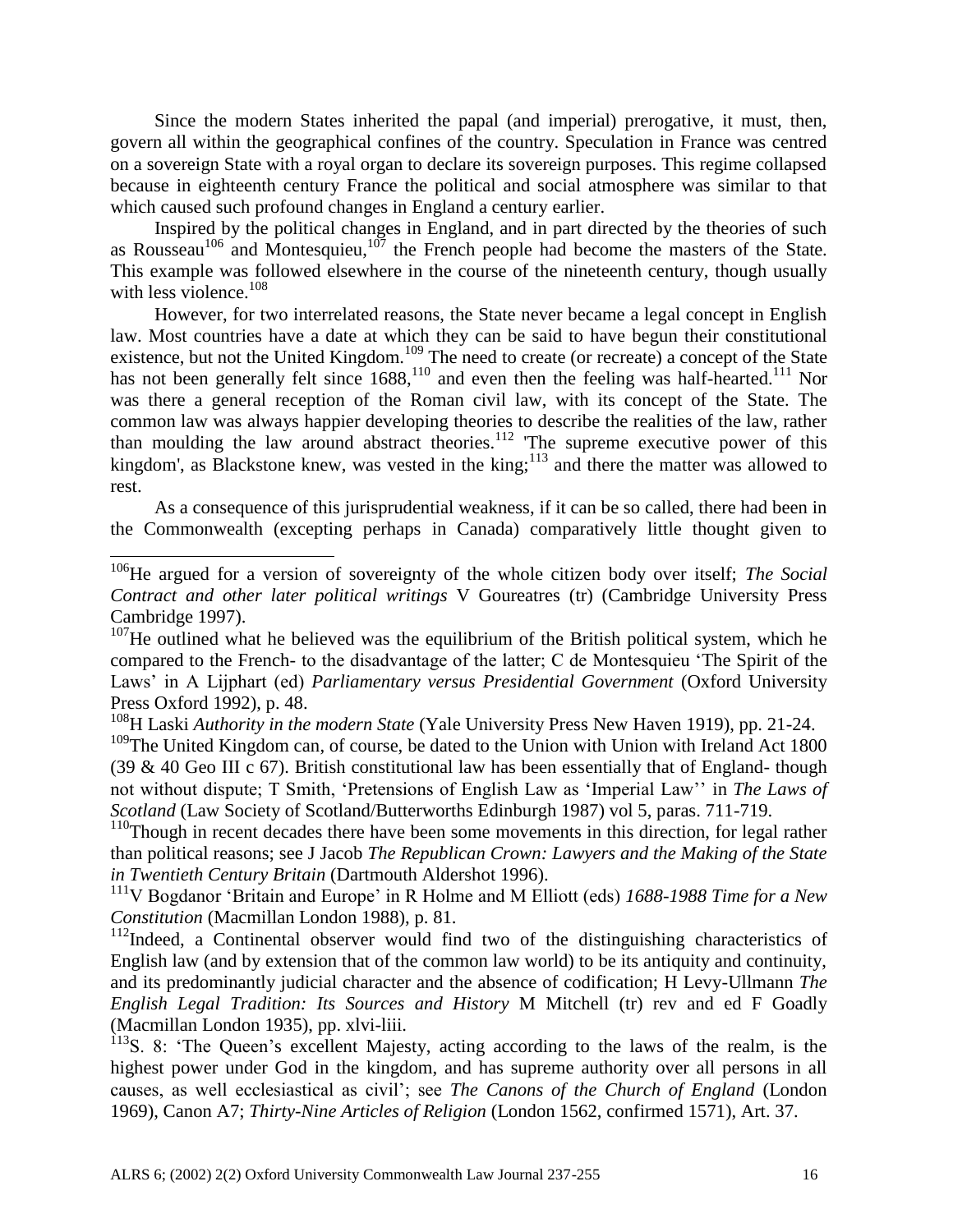theories of the structure of the State. In particular, there had been little consideration of the theory of government in New Zealand beyond questions of 'State responsibility', and the proper role of the State.<sup>114</sup> Yet, the history of this country, and in particular, the Treaty of Waitangi, makes this a curious deficiency. $115$ 

There has, however, been more consideration given in New Zealand to the more abstract notions of governmental authority since the  $1980s$ .<sup>116</sup>

Inspired by the predominantly neo-liberal market-economy reforms initiated by the 1984 Labour Government,  $17$  commentators saw a resurgence of the State as a subject worthy of serious study.<sup>118</sup> In the writings of Mulgan<sup>119</sup> and Sharp,<sup>120</sup> for example, are seen the formulation of new conceptions of the State-- though not ones which necessarily have much direct influence on politicians or the general public. The disputes between neoliberals, $^{121}$ pluralists,<sup>122</sup> feminists,<sup>123</sup> Marxists<sup>124</sup> and others in the 1980s and 1990s<sup>125</sup> have however begun a process towards developing a comprehensive theory of government.

 $114$ Kelsey, for example, speaks of the State where constitutional lawyers would traditionally speak of the Crown, or some political scientists the government; J Kelsey *Rolling Back the State: Privatisation of Power in Aotearoa/New Zealand* (Bridget Williams Books Wellington 1993). See also A Sharp *Leap into the dark: the changing role of the state in New Zealand since 1984* (Auckland University Press Auckland 1994).

<sup>&</sup>lt;sup>115</sup>Or, perhaps not so curious, given the uncertainty felt by many Maori about the scope of *kawanatanga* and *tino rangatiratanga*; Interview with Sir Douglas Graham, former Minister in Charge of Treaty of Waitangi Negotiations (Auckland, 24 November 1999).

<sup>&</sup>lt;sup>116</sup>See, for example, the 'Building the Constitution' conference held in Wellington in 2000; C James (ed) *Building the Constitution* (Victoria University of Wellington Institute of Policy Studies Wellington 2000).

<sup>117</sup>S Goldfinch 'The State' in R Miller (ed) *New Zealand Government and Politics* (Oxford University Press Auckland 2001), pp. 516-517.

 $118$ For example, in the chapters devoted to the various interpretations of the State in R Miller (ed) *New Zealand Government and Politics* (Oxford University Press Auckland 2001).

<sup>&</sup>lt;sup>119</sup>Democracy and Power in New Zealand: A study of New Zealand politics (Oxford University Press Auckland 1989).

<sup>&</sup>lt;sup>120</sup>Leap into the dark: the changing role of the state in New Zealand since 1984 (Auckland University Press Auckland 1994); *Justice and the Maori: the philosophy and practice of Maori claims in New Zealand since the 1970s* (Oxford University Press Auckland 1997).

<sup>121</sup>J Morrow 'Neo-Liberalism' in R Miller (ed) *New Zealand Government and Politics* (Oxford University Press Auckland 2001), pp. 521-532.

<sup>122</sup>R Mulgan 'A pluralist analysis of the New Zealand State' in B Roper and C Rudd (ed) *State and Economy in New Zealand* (Oxford University Press Auckland 1993), pp. 128-146.

<sup>123</sup>R Du Plessis 'Women, Feminism and the State' in B Roper and C Rudd (eds) *The Political Economy of New Zealand* (Oxford University Press Auckland 1997), pp. 220-236.

<sup>124</sup>C Dixon, 'Marxism' in R Miller (ed) *New Zealand Politics in Transition* (Oxford University Press Auckland 1997), pp. 350-358.

<sup>&</sup>lt;sup>125</sup>A Sharp *Leap into the dark: the changing role of the state in New Zealand since 1984* (Auckland University Press Auckland 1994); J Kelsey *Rolling Back the State: Privatisation of Power in Aotearoa/New Zealand* (Bridget Williams Books Wellington 1993); P Moloney 'Pluralist Theories of the State' in R Miller (ed) *New Zealand Politics in Transition* (Oxford University Press Auckland 1997), pp. 317-328.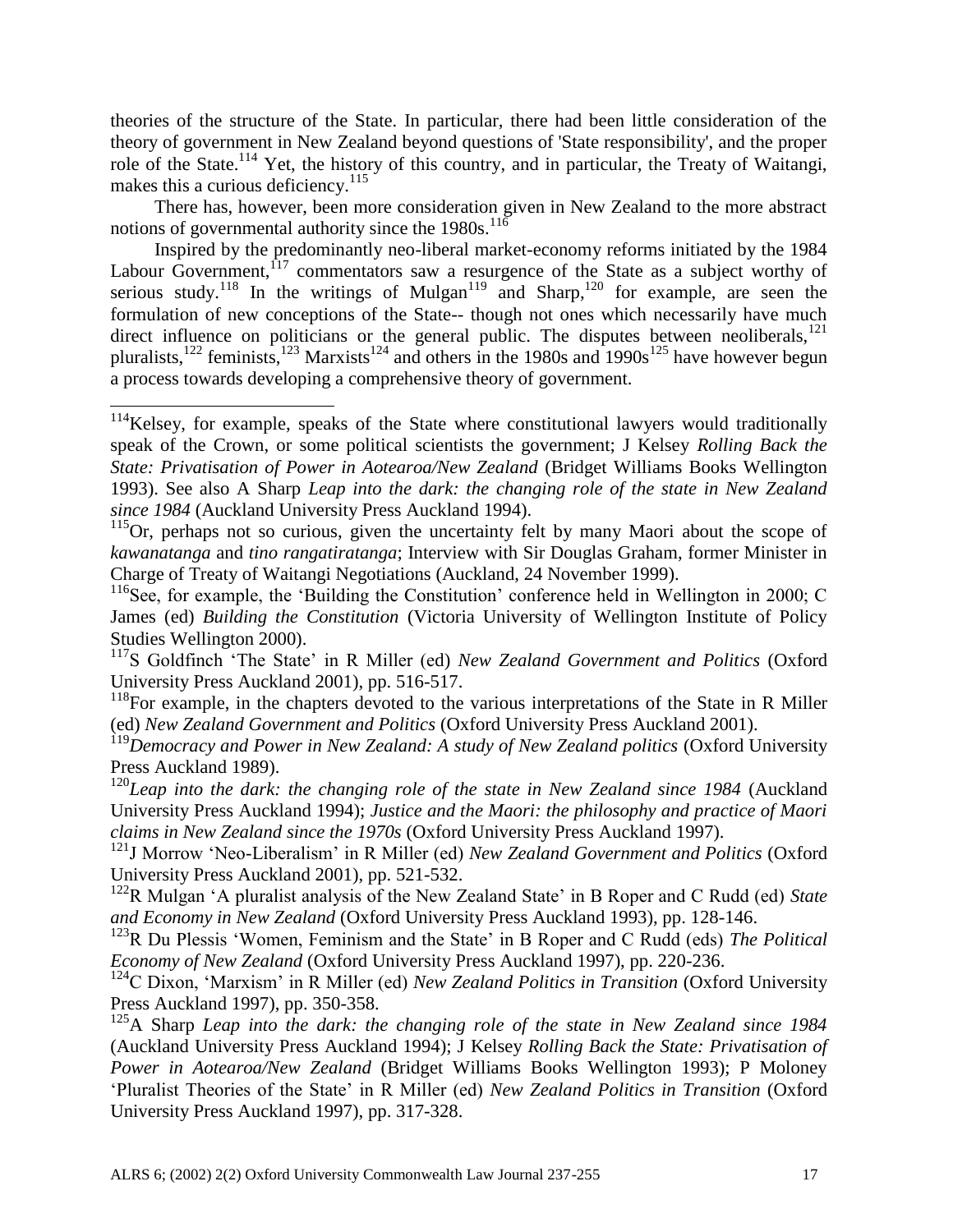Few of these studies have considered the Crown as an entity of government. The ideological dominance of neo-liberalism may be in part responsible for this, for whatever its advantages and disadvantages, neo-liberalism is largely ahistorical. Pluralism, at least in its classical form, considers more fully the historical evolution of governmental institutions,  $^{126}$  and this is critical to an understanding of the Crown.

Jacob has postulated that the notion of the State has now begun to evolve in Britain, as a consequence of the development of public law in place of an emphasis on Crown immunities.<sup>127</sup> His thesis is that since the Franks Report and the consequent Tribunals and Inquiries Act 1958,<sup>128</sup> judicial activism has developed an embryonic State.<sup>129</sup>

This has been due, so the argument goes, to the increasingly common platform between those politicians who desired to 'roll back the frontiers of the State',<sup>130</sup> or at least placed their emphasis on individual rights, and the attitude of judges asserting the inherent power of the common law. It was not fashioned out of a desire for centralised power. It was, according to Jacob, both judicially and politically created in order to limit it.<sup>131</sup>

Modern Anglo-American constitutional theory is preoccupied with the problem of devising means for the protection and enhancement of individual rights in a manner consistent with the democratic basis of our institutions. In the United Kingdom the focus is on the need for, or the advisability of, imposing restraints on the legislative sovereignty of Parliament.

But it would be precipitant to claim the development of a State in either New Zealand or the United Kingdom. More in keeping with the tradition of historical development<sup>132</sup> would be an acceptance of the evolution of a new form of aggregate Crown, one in which the distinction between person and office is increasingly great. $133$ 

Allegedly right-wing elements in New Zealand opposed the use of the term 'State', and sought alternatives, such as the pre-existing concept of the Crown, not because of any

 $\overline{\phantom{a}}$ 

<sup>130</sup>See J Kelsey Rolling Back the State: Privatisation of Power in Aotearoa/New Zealand (Bridget Williams Books Wellington 1993).

<sup>131</sup>J Jacob *The Republican Crown: Lawyers and the Making of the State in Twentieth Century Britain* (Dartmouth Aldershot 1996), p. 24.

<sup>126</sup>P Moloney 'Neo-Liberalism: A Pluralist Critique' in R Miller (ed) *New Zealand Government and Politics* (Oxford University Press Auckland 2001), p. 542.

<sup>&</sup>lt;sup>127</sup>See also M Freedland, 'The Crown and the Changing Nature of Government' in M Sunkin and S Payne (eds), *The Nature of the Crown: A Legal and Political Analysis* (Oxford University Press Oxford 1999), p. 133.

 $1286 \& 7$  Eliz II c 66.

<sup>&</sup>lt;sup>129</sup>J Jacob *The Republican Crown: Lawyers and the Making of the State in Twentieth Century Britain* (Dartmouth Aldershot 1996). It has also been said that the course of the twentieth century the Crown lost many traditional immunities, particularly as a consequence of the evolution of the concept of public law, through limits on the royal prerogative, and Crown privileges, and the growth of public interest; M Loughlin, 'The State, the Crown and the Law' in M Sunkin and S Payne (eds), *The Nature of the Crown: A Legal and Political Analysis*  (Oxford University Press Oxford 1999), p. 35, 66.

 $132$ This evolutionary and legalistic approach has been remarked upon regularly by Continental observers; Henri Levy-Ullmann *The English Legal Tradition: Its Sources and History* M Mitchell (tr) rev and ed F Goadly (Macmillan London 1935).

<sup>133</sup>A conclusion in accordance with the findings of J Hayward *In search of a treaty partner* (PhD thesis, Victoria University of Wellington, 1995).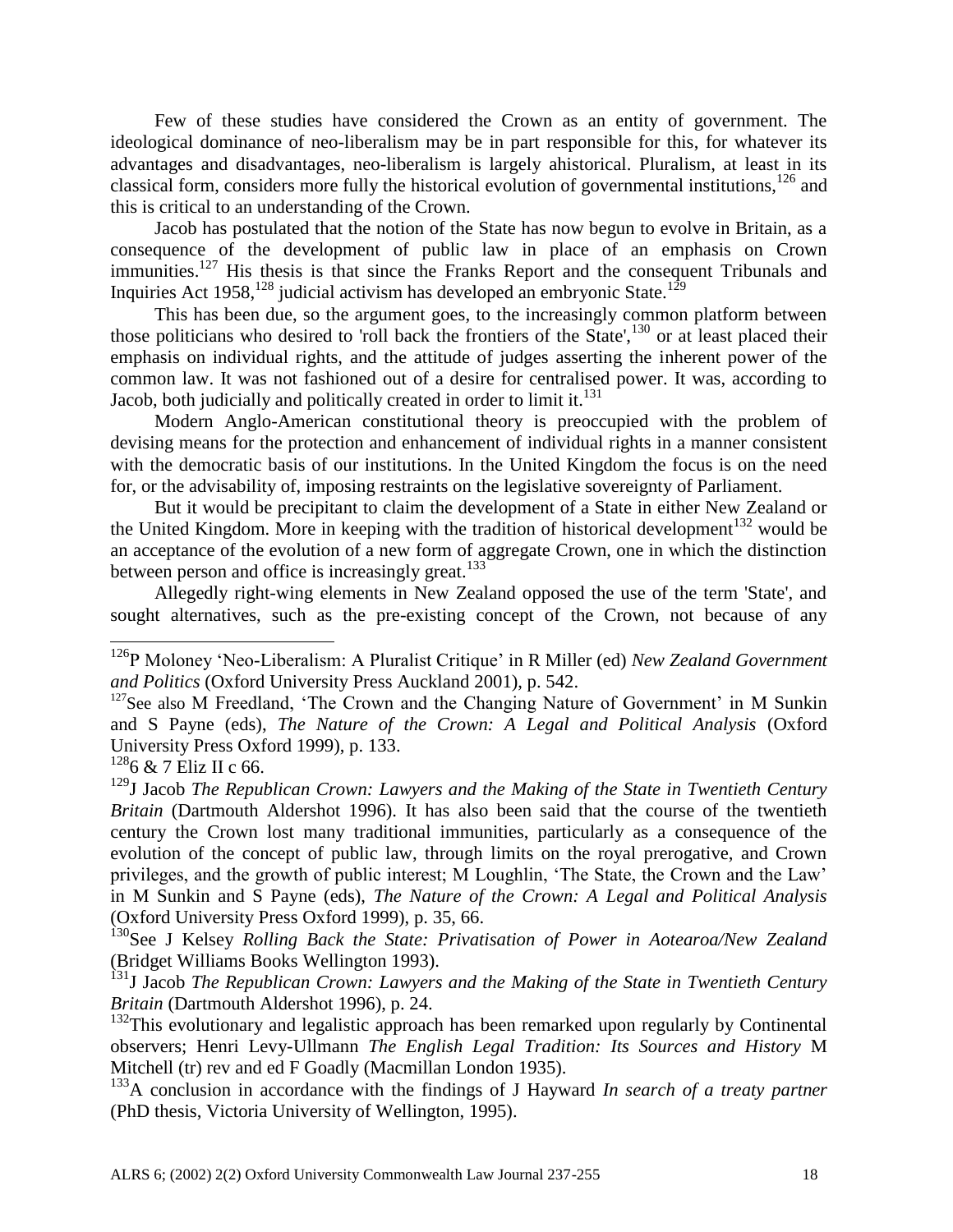attachment to monarchy, but because of opposition to anything evocative of interventionist government.<sup>134</sup> In part because of the neo-liberal attempt to 'roll back the State', there was also a corresponding weakening of the legal status of the Crown in late twentieth century New Zealand.<sup>135</sup> However, there has been some work done on the Crown in its role as signatory of the Treaty of Waitangi, some of which has led to tentative discussion of concepts of government.<sup>136</sup> It is in this symbolic role that the modern function of the Crown appears to lie.

It may be that the Sovereign lacks personal power, but the organs of royal government, whether they are Ministers or departments, enjoy the benefit of the residual power of the Crown, as an institution in which the *maiestas* of law and government is vested. This institution is more important that the person of the Sovereign.<sup>137</sup> The Crown can be seen as a living thing, personified by the Queen and the Governor-General, and distinct from any obscure concept of governmental State. This was the basis of Bagehot's analysis of the British constitution,<sup>138</sup> and it remains important in New Zealand today. The exact definition of the Crown may at times be uncertain, but it has the advantage over the State of being the structure of government which is actually utilised in New Zealand, and therefore somewhat better known if not well understood.

In both Canada and Australia the existence of entrenched constitutions have resulted in at least a partial shifting of emphasis from the Crown to the entrenched written constitution. Indeed, revolutionary necessity required this in the United States of America more than two hundred years ago.<sup>139</sup> But the technical and legal concept of the Crown continues to pervade the apparatus of government and law in New Zealand.

No new generally accepted theory of government has been postulated in New Zealand, nor would such a project be likely to attract the attention which it deserves. In so far as such matters have been considered, the focus has been on the sovereignty, or supremacy of

l

<sup>&</sup>lt;sup>134</sup>G McLauchlan 'Of President and Country' *New Zealand Herald* (Auckland New Zealand), 17 February 1995.

<sup>&</sup>lt;sup>135</sup>P Joseph 'The Crown as a legal concept (I)' [1993] New Zealand Law Journal 126; 'The Crown as a legal concept (II)' [1993] New Zealand Law Journal 179. See also J Kelsey *Rolling Back the State: Privatisation of Power in Aotearoa/New Zealand* (Bridget Williams Books Wellington 1993).

<sup>&</sup>lt;sup>136</sup>See J Hayward *In search of a treaty partner* (PhD thesis, Victoria University of Wellington, 1995); M Wilson 'The Reconfiguration of New Zealand Constitutional Institutions' (1997) 5 Waikato Law Review 17.

<sup>&</sup>lt;sup>137</sup>There was a real interregnum between the death of one king and the election and coronation of another. The hereditary right to be considered eventually became the right to be elected As the conception of hereditary right strengthened the practical inconvenience of the interregnum was curtailed; F Maitland and F Pollock *History of English Law before the Times of Edward I*  (Cambridge University Press Cambridge 1895) vol 1, 507.

<sup>138</sup>'The English Constitution' in the *Collected Works of Walter Bagehot* ed Norman St John-Stevas (*The Economist* London 1974) vol 5.

<sup>&</sup>lt;sup>139</sup>Historical continuity characterises the constitutions of the United Kingdom and the 'old dominions'; M Loughlin 'The State, the Crown and the Law' in M Sunkin and S Payne (eds) *The Nature of the Crown: A Legal and Political Analysis* (Oxford University Press Oxford 1999), pp. 43-44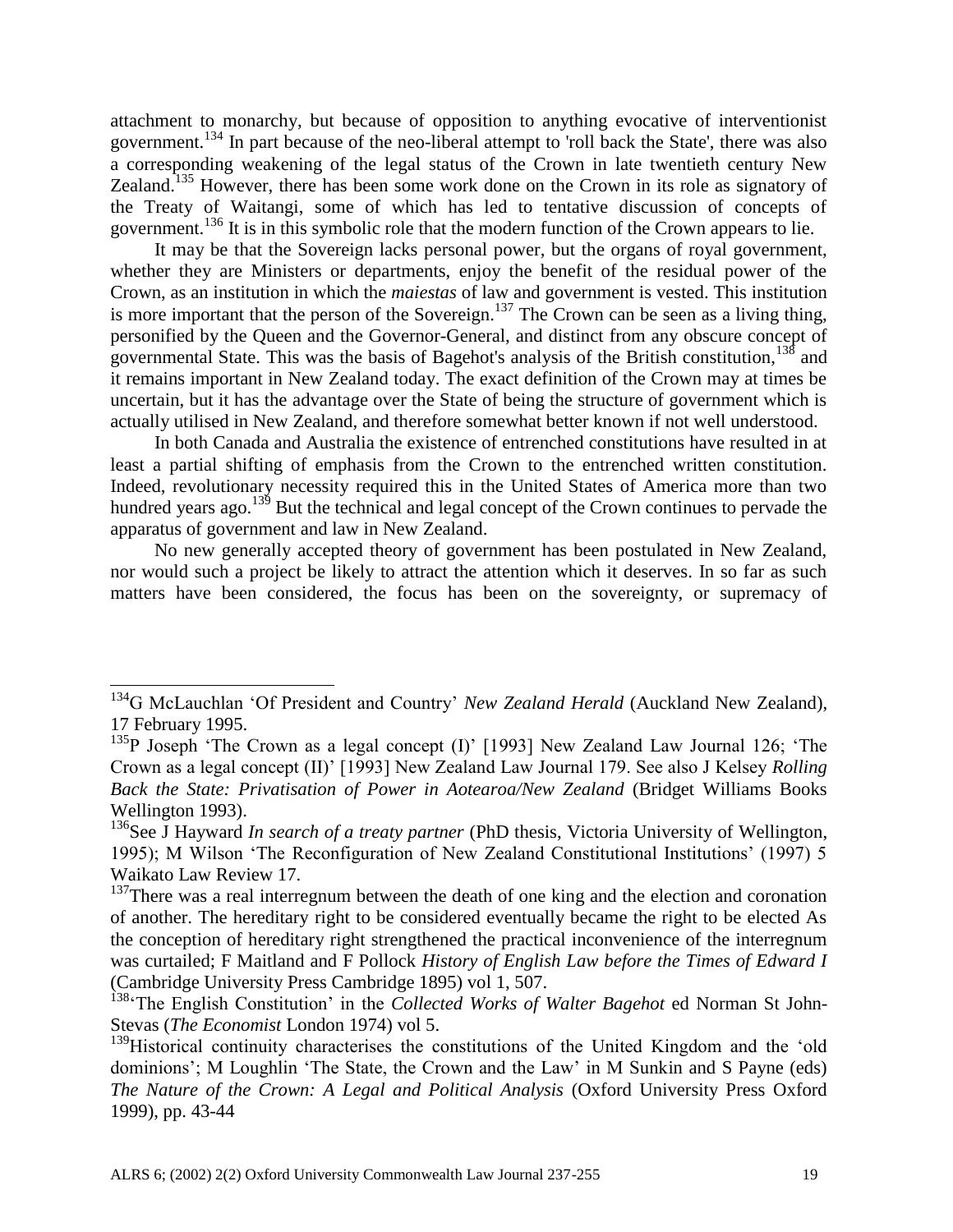Parliament, and the possibility that there may be limits to such sovereignty.<sup>140</sup> For Dicey, sovereignty of Parliament was matched by the rule of law, or supremacy of law.<sup>141</sup>

Political sovereignty may lie in practice with the people,  $142$  but legally this is less certain, $143$  though legitimacy derives principally from the people. Indeed, as a constitution characterised by its uncodified (or 'unwritten') nature, the New Zealand constitution cannot be anything but a traditional evolutionary Burkean type.<sup>144</sup> Yet, whether this remains the basis of the constitution is uncertain, for two major reasons.

The non-Maori population of New Zealand seems, by and large, influenced by basically Lockean ideas of government as a direct compact.<sup>145</sup> Though they may not directly question the basis of governmental authority, the possibility of such questioning in the future cannot be discounted. This is particularly so given the impetus to reform given by the introduction of a system of proportional voting in  $1996$ <sup>146</sup>

Maori tend to see government, and society, in more evolutionary terms.<sup>147</sup> Most importantly, however, claims to Maori sovereignty do not rest upon claims to popular sovereignty as such, but upon the cession, or non-cession, of *kawanatanga*<sup>148</sup> and *tino rangatiratanga*<sup>149</sup> to the Crown in 1840. The sovereignty of the Crown, in the context of the

 $140$ This question has been called 'the most puzzling constitutional conundrum of all'; A Sharp 'Constitution' in R Miller (ed), *New Zealand Government and Politics* (Oxford University Press Auckland 2001), p. 40. *Taylor v New Zealand Poultry Board* [1984] 1 NZLR 394 (CA) 398 (Cooke P).

<sup>&</sup>lt;sup>141</sup>With the courts supervising the exercise of a common law power of government, as in *Wolfe Tone's Case* (1798) 27 State Tr 614.

<sup>&</sup>lt;sup>142</sup>H Laski 'The Theory of Popular Sovereignty' (1919) 17 Michigan Law Review 201.

 $143$ Though the Australian Constitution has been held to be based on popular sovereignty, as it was adopted by referendum, and may only be changed by referendum: *Australian Capital Television Pty Ltd v Commonwealth* (1992) 177 CLR 106 (HCA) 138 (Mason CJ); *Theophanous v Herald & Weekly Times Ltd* (1994) 182 CLR 104 (HCA) 171 (Deane J); *McGinty v Western Australia* (1996) 186 CLR 140 (HCA) 230, 237 (McH J).

<sup>&</sup>lt;sup>144</sup>Edmund Burke saw a constitution as based on a social contract which evolved from generation to generation; P Russell *Constitutional Odyssey: Can Canadians become a Sovereign People?* (University of Toronto Press Toronto 1992), pp. 10-11.

<sup>&</sup>lt;sup>145</sup>The Prince of Wales was reported as believing that a referendum on the monarchy in the United Kingdom would provide a new and lasting legitimacy for the Crown; 'Prince wants British to choose' *New Zealand Herald* (Auckland, New Zealand), 8 November 1999.

<sup>&</sup>lt;sup>146</sup>See Alan Simpson (ed) *The Constitutional Implications of MMP* (School of Political Science and International Relations Victoria University of Wellington Wellington 1998).

<sup>&</sup>lt;sup>147</sup>D Awatere *Maori Sovereignty* (Broadsheet Auckland 1984).

<sup>&</sup>lt;sup>148</sup>Kawanatanga could be taken as a distant power of protection against foreigners and other tribes, which would not impinge on the mana of individual chiefs and their own tribes; R. Mulgan 'Can the Treaty of Waitangi provide a constitutional basis for New Zealand's political future?' (1989) 41(2) Political Science 53, p.56.

<sup>&</sup>lt;sup>149</sup>Reserved by the Chiefs by Article 2. Sir Hugh Kawharu, Professor of Maori Studies at the University of Auckland, in evidence to the Waitangi Tribunal, has observed that: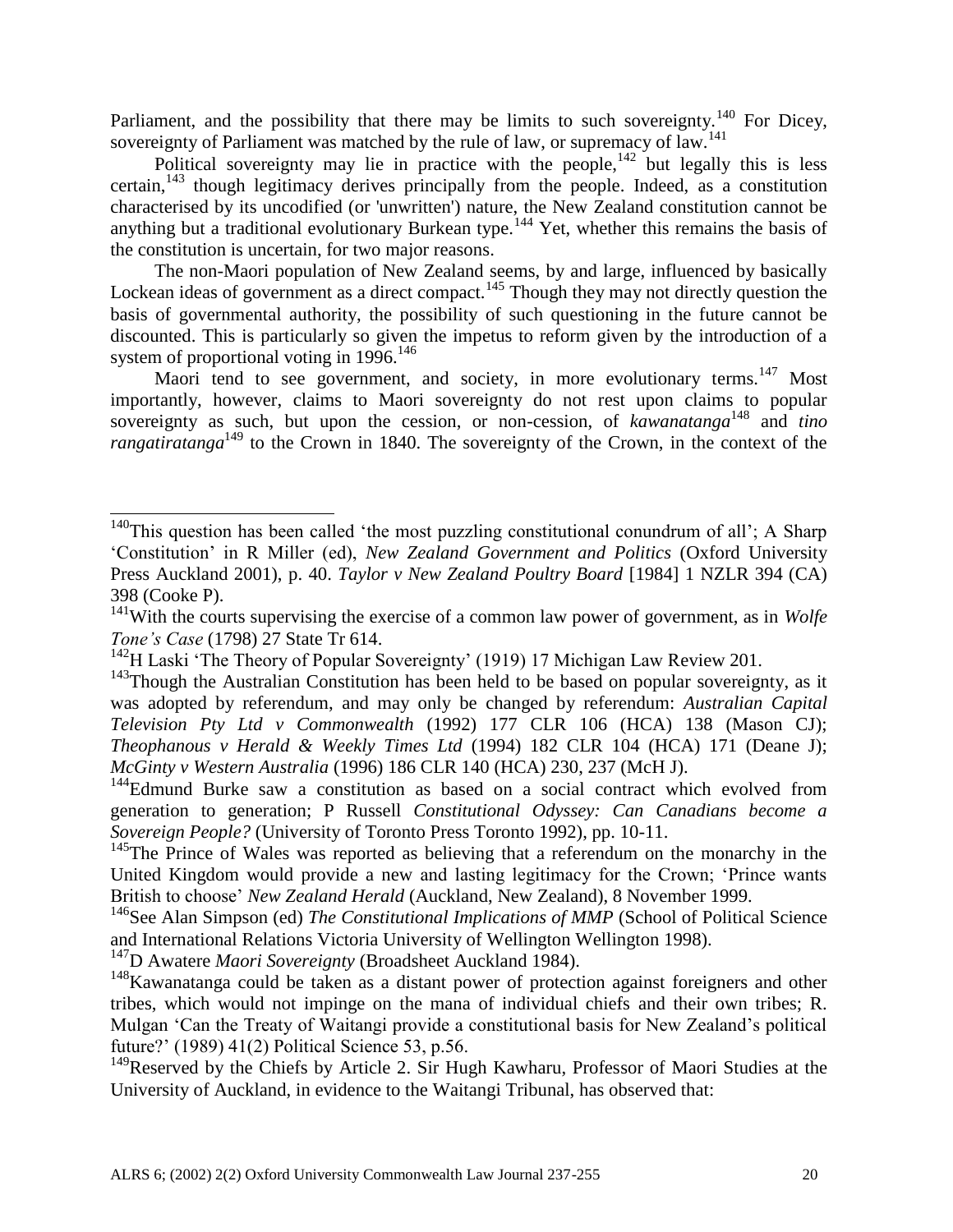Treaty of Waitangi, is more than merely a legal doctrine, it has a continuing political relevance. Merely redefining the location of sovereignty as the people, a reconstituted Parliament, or a president, would not necessarily satisfy the other party to the Treaty, for it would constitute the removal of one party to the Treaty.<sup>150</sup> The difficulty remains to determine what constitutional structures will satisfy both perspectives.<sup>151</sup>

## **E. CONCLUSION**

This paper has examined the thesis that Crown in New Zealand and other countries which acknowledge Elizabeth II as Queen is important legally because it holds the conceptual place held by the State in those legal systems derived from or influenced by the Roman civil law. This is because the Crown provides a legal basis for governmental action, and because it provides much of the legal and some of the political legitimacy for such action.

The starting point for the examination of this legal legitimacy is the role of the Sovereign as legal head of the executive government, what might be called the practical role of the Crown. In this the Crown retains a practical role as the mechanism through which executive government is conducted.

But the broader concept of the Crown as the focus of sovereignty is also important, arguably more so since the Crown became increasingly devoid of real political power during the course of the twentieth century.<sup>152</sup> The Crown is a legal source of executive authority. But it is not the Sovereign him or herself who rules; rather they are the individual in whom is vested executive powers, for the convenience of government. This has arguably led to a jurisprudential

[W]hat the Chiefs imagined they were ceding was that part of their mana and rangatiratanga that hitherto had enabled them to make war, exact retribution, consume or enslave their vanquished enemies and generally exercise power over life and death.

## *Report of the Waitangi Tribunal on the Kaituna River Claim* (Waitangi Tribunal Wellinton 1984), p. 14.

The leading Maori lawyer, Moana Jackson, proposes a markedly different view:

 $\overline{\phantom{a}}$ 

[In Article 1 the Maori granted] to the Crown the right of kawanatanga over the Crown's own people, over what Maori called 'nga tangata whai muri', that is, those who came to Aotearoa after the Treaty. The Crown could then exercise its kawanatanga over all European settlers, but the authority to control and exercise power over Maori stayed where it had always been, with the iwi.

M Jackson, 'Maori Law' in R Young, *Mana Tiriti*: *The Art of Protest and Partnership* (Haeata Project Waitangi/City Art Gallery/Daphne Brasell Associates Press Wellington, 1991), p. 19. <sup>150</sup>See J Hayward *In search of a treaty partner* (PhD thesis, Victoria University of Wellington, 1995).

<sup>151</sup>J Phillips 'The Constitution and Independent Nationhood' in C James (ed) *Building the Constitution* (Victoria University of Wellington Institute of Policy Studies Wellington 2000), pp. 69-76.

<sup>152</sup>The increased symbolic role is emphasised in V Bogdanor *The Monarchy and the Constitution* (Clarendon Press Oxford 1995).